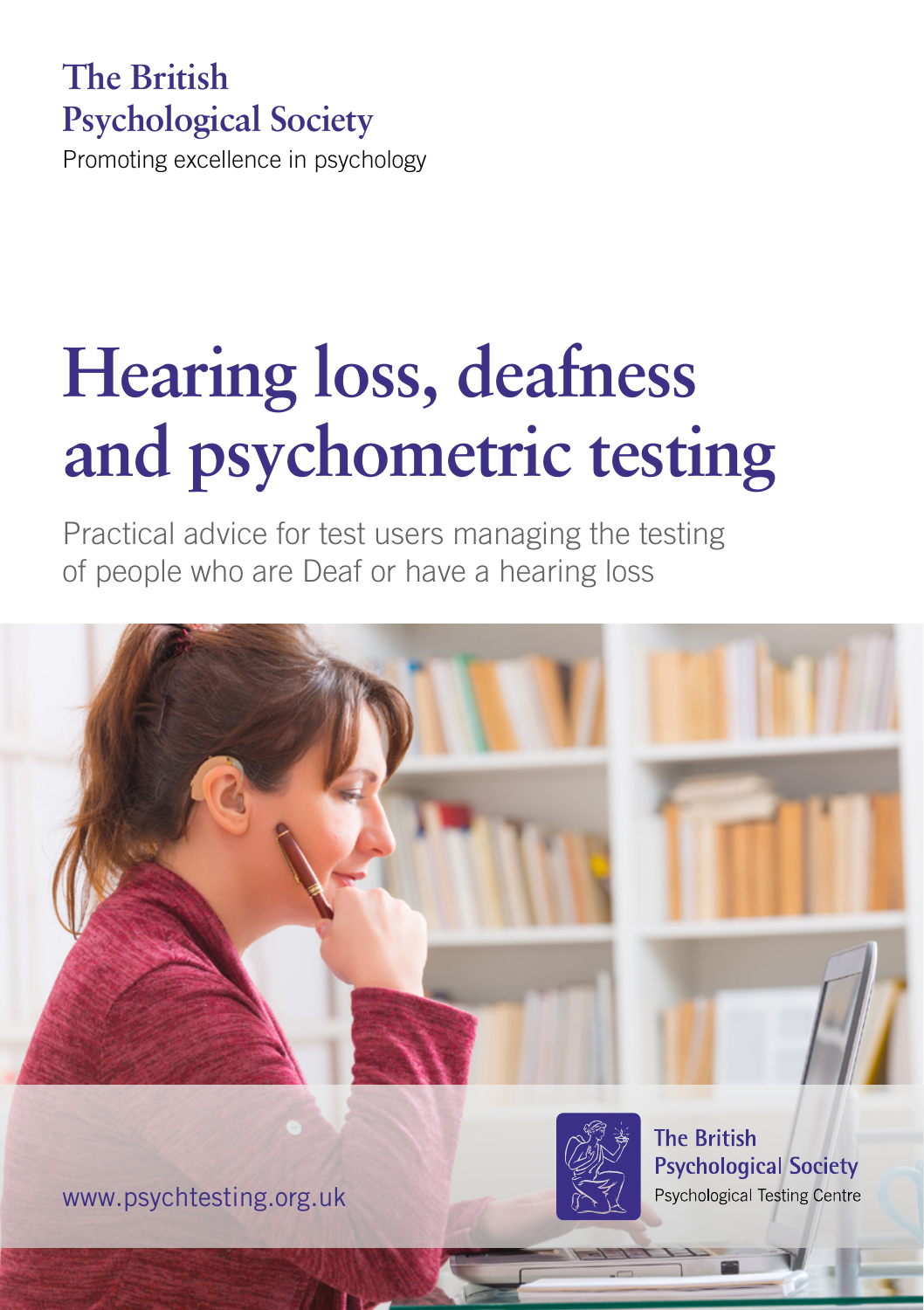## The purpose of these guidelines

These guidelines are to help individuals holding BPS Qualifications in Test Use in occupational, educational or forensic contexts, who have a requirement to carry out psychometric testing with individuals who are deaf or who have a hearing loss. They may also be helpful to clinical, neuropsychologists and counselling psychologists who are required to assess such individuals..

#### **Deafness and hearing loss definitions** (in accordance with Action on Hearing Loss, formerly the Royal National Institute for Deaf People – RNID)

In a general sense, deafness refers to people with a range of hearing loss. In some cases, this is permanent and others may be more of a fluctuating nature, dependent upon the nature and reason for the deafness.

A hearing impairment is a hearing loss that prevents people from receiving sounds through the ear. Mild loss, means that the person will have difficulty hearing faint or distant speech. A person with such a degree of hearing loss may use a hearing aid to amplify sounds. Where a hearing loss is severe, the individual may not be able to hear or distinguish sound. There are different causes for such hearing loss / deafness:

- **Conductive hearing loss** this is usually in the outer or middle ear and can be caused by disease or obstruction. (This might for example be a wax build up for example, causing a more temporary period of deafness.) This kind of hearing loss can often be addressed by a hearing aid or sound amplification assistive technology, (for example inductive loop systems). Therefore, in terms of testing, use of a microphone and loop system might be effective for these individuals.
- Sensorineural hearing loss this is usually inner ear. This may affect certain frequencies. Sound might be distorted using a hearing aid. A loop system may not therefore be a possibility.
- Central hearing loss this is due to damage linked to the central nervous system.
- Mixed hearing loss this can be a mix of inner, central nervous system and outer / middle ear damage.

For the latter three causes, hearing aids and assistive technology may not be appropriate and the individual is likely to communicate using sign language.

The term 'people with hearing loss' is a generic term encompassing people who are deaf, deafened and hard of hearing.

People who are 'hard of hearing' usually refers to those individuals with a mild to severe hearing loss. This might also refer to people who have lost their hearing gradually, for example age related hearing loss.

Deafened people often refers to those people born hearing, but who have become severely or profoundly deaf having learnt to speak. Again, this may be gradual, for a variety of medical reasons or can also occur very suddenly, for example as a result of accident or trauma, (for example, stroke, brain injury etc.) or due to noise exposure. [There are a number of causes which are beyond the scope of this brief summary.]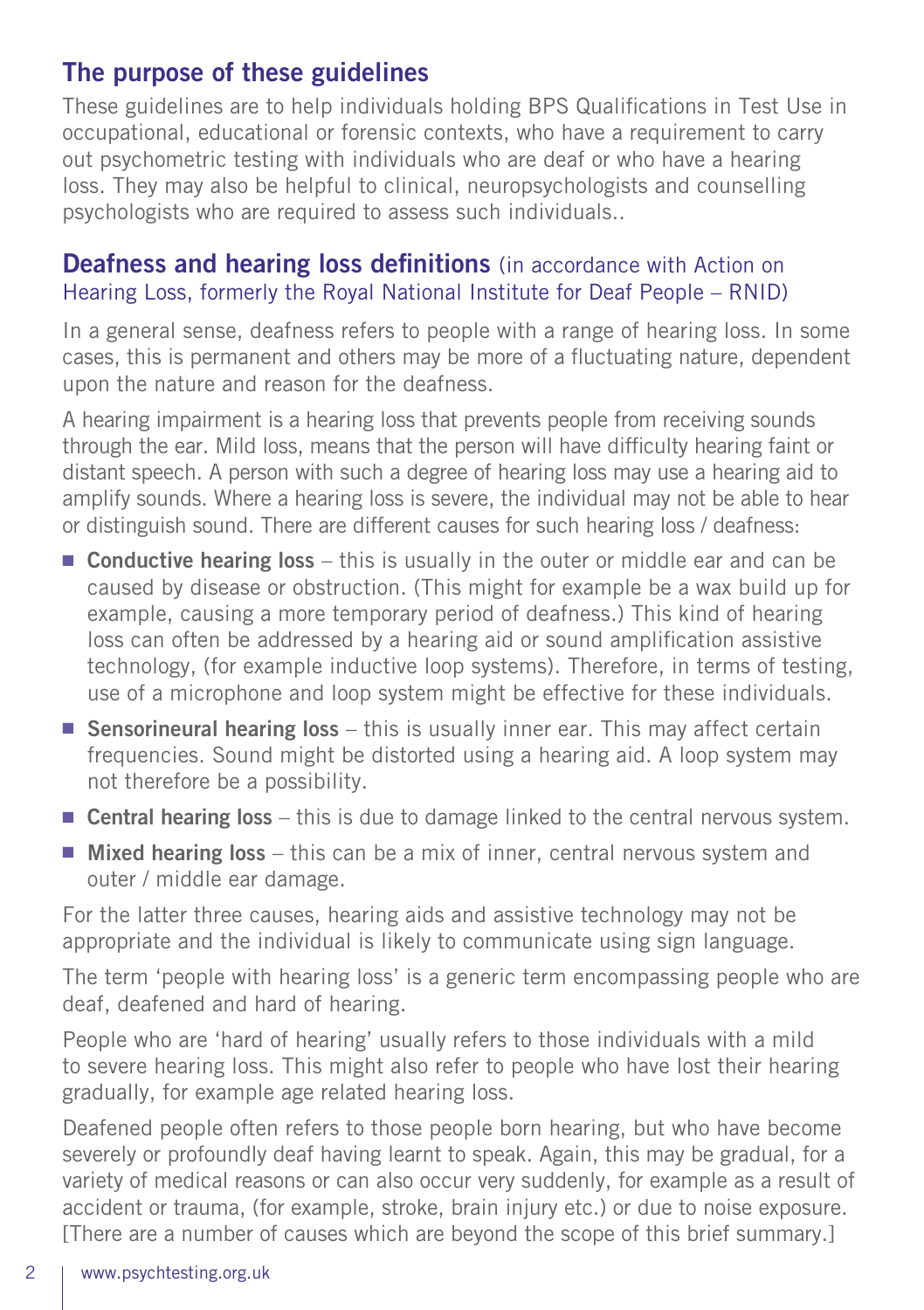Deaf people, (with a capital D) tends to refer to people who are born deaf or, who become deaf prior to the acquisition of spoken language. Their first language is often Sign Language, (for example, British Sign Language – BSL). The use of the term Deaf also refers to their deaf identity and culture. We will discuss the implications of this, later in the leaflet.

The level of deafness relates to the level of sound, in decibels, that an individual can hear for example in terms of reception of speech. Terms such as mild, moderate or profound thus links to extent of hearing loss in terms of decibel range. Mild hearing loss refers to a loss of 25–39 decibels; moderate deafness refers to 40–69 decibels loss; severe deafness is 70–94 decibels and profound deafness is more than 95 decibels loss.

This impacts on functionality in terms of hearing, for example, mild deafness may cause problems in noisy situations, (for example in crowds / group discussion situations); hearing aids tend to be used, by individuals with moderate levels of deafness, whereas severely deaf people, although they may use hearing aids, might rely upon and use lip-reading +/or BSL. Profoundly deaf individuals tend to use sign language (such as British Sign Language – BSL). However, this is just a rule of thumb; there is no exact correspondence between decibels lost and the means of communication; in particular some deaf people who have severe or profound hearing loss, may speak reasonably well. Good speech should therefore not be taken as an indicator that the person is not deaf.

Deafness, dependent upon its extent and nature, as well as at what point hearing is lost, can impact upon educational performance, acquired learning and therefore upon performance on some psychometric tests, in addition to the capacity to communicate effectively in social situations with hearing people. Individuals profoundly deaf from birth are more likely to be heavily impacted upon in terms of educational performance. This is important to bear in mind when considering the use and outcomes of psychometric testing.

## Useful definitions

**British Sign Language** (BSL) is the natural language of the (British) Deaf Community. It has developed over the centuries, much like spoken language. It is not an 'invented' language or system and is not just a visual representation of English. BSL is not a 'limited' or 'concrete' language but is as full and rich as any language, able to express abstract concepts, use metaphor and be studied by linguists (e.g. Sutton-Spence and Woll, 1999). It is the first or preferred language of many deaf people in the UK. In the UK, there is BSL, in France, French Sign Language and so forth. In Northern Ireland BSL tends to be used, in Eire, Irish Sign Language (ISL).

Cochlear implant – A surgically implanted electronic device that provides a sense of sound to a person who is profoundly deaf or severely hard of hearing.

Deafblind – The 'combined sight and hearing impairment cause difficulties with communication, access to information and mobility' (Department of Health). Also, sometimes termed dual sensory impairment, dual sensory loss or multi-sensory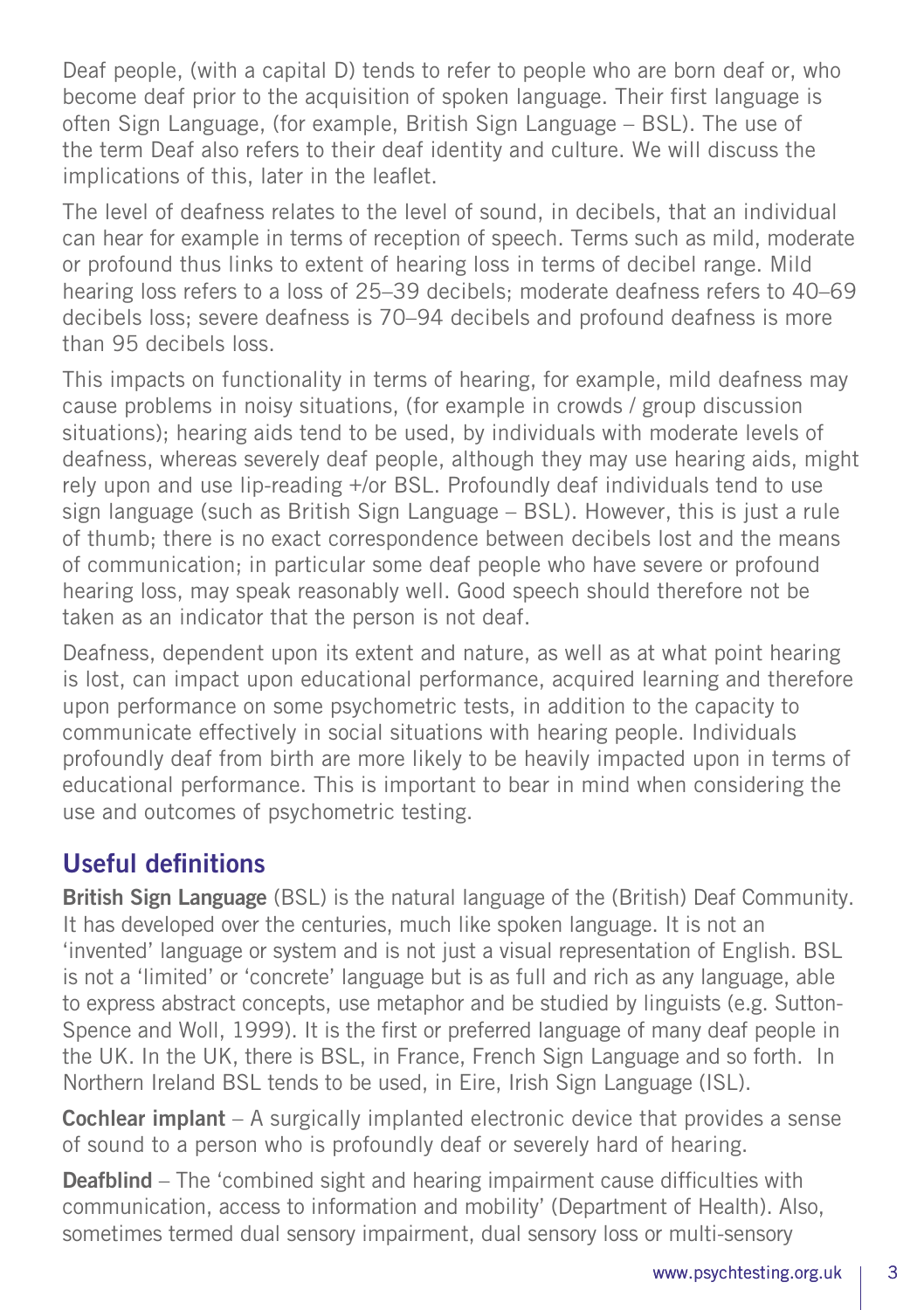impairment, some deafblind people may not be totally deaf and totally blind, there are differing degrees of both, dependent upon nature, extent and severity of visual and hearing loss. As with hearing loss, it can be congenital or acquired, (later in life), for example as a result of trauma or accident. It is also possible that other physical or learning disabilities may be involved. In cases of deafblindness specialised support and guidance is needed to ensure that needs are best met both in terms of communication and assessment. Such loss may be gradual / deteriorating over time, (as is the case with Usher's Syndrome – a genetic deafness with progressive sight loss over time) or may be from birth, (congenital), for example due to maternal exposure to rubella. Specialised skills and knowledge are required to assess such individuals

**Deaf/blind communication** – Individuals who are deaf/blind require additional specialist assistance and will require some form of deaf/blind manual communication. This involves the interpreter using a 'hands-on' approach to allow the person to feel the signs by holding the interpreter's wrists/hands or using tactile finger-spelling on the deaf/blind person's hands. Individuals may for example use braille, so assessment may also require knowledge of working effectively with visual impairment as well as hearing loss. Such assessment is best conducted by individuals with specialist knowledge.

Deaf Community – The Deaf Community consists of deaf people who define themselves as a group, mostly those who use BSL. Deaf clubs and associations are where deaf people come together socially.

Finger spelling – Spelling-out words using the fingers – this tends to be used mainly for names, places and other proper nouns.

**Hearing aid** – An amplification device worn by a deaf or partially hearing person to assist hearing. Note that the wearing of a hearing aid does not mean that the person can hear perfectly or does not need an interpreter. There is considerable variability in the benefit gained by hearing-aid use; for some people, it assists merely with orientation to environmental noise while for others it is of great assistance in hearing speech.

Hearing loop – A sound system in which a loop of wire around an area in a building, such as a meeting room, produces an electromagnetic signal received directly by hearing aids. There are various types of loops:

- **Room loops** these can be used in larger rooms
- Portable loops similar in principle to the room loop, the microphone and amplification process are portable.
- **Counter loops** these are more permanent and enable dialogue at counters for example in banks to be directed via microphone.
- Infrared systems these are similar to other loops but use infrared.

More information about such systems can be obtained from Action on Hearing Loss.

Lip reading – Some deaf people do not sign and rely on lip reading. This group includes those who become deaf in older adulthood and those with mild hearing loss.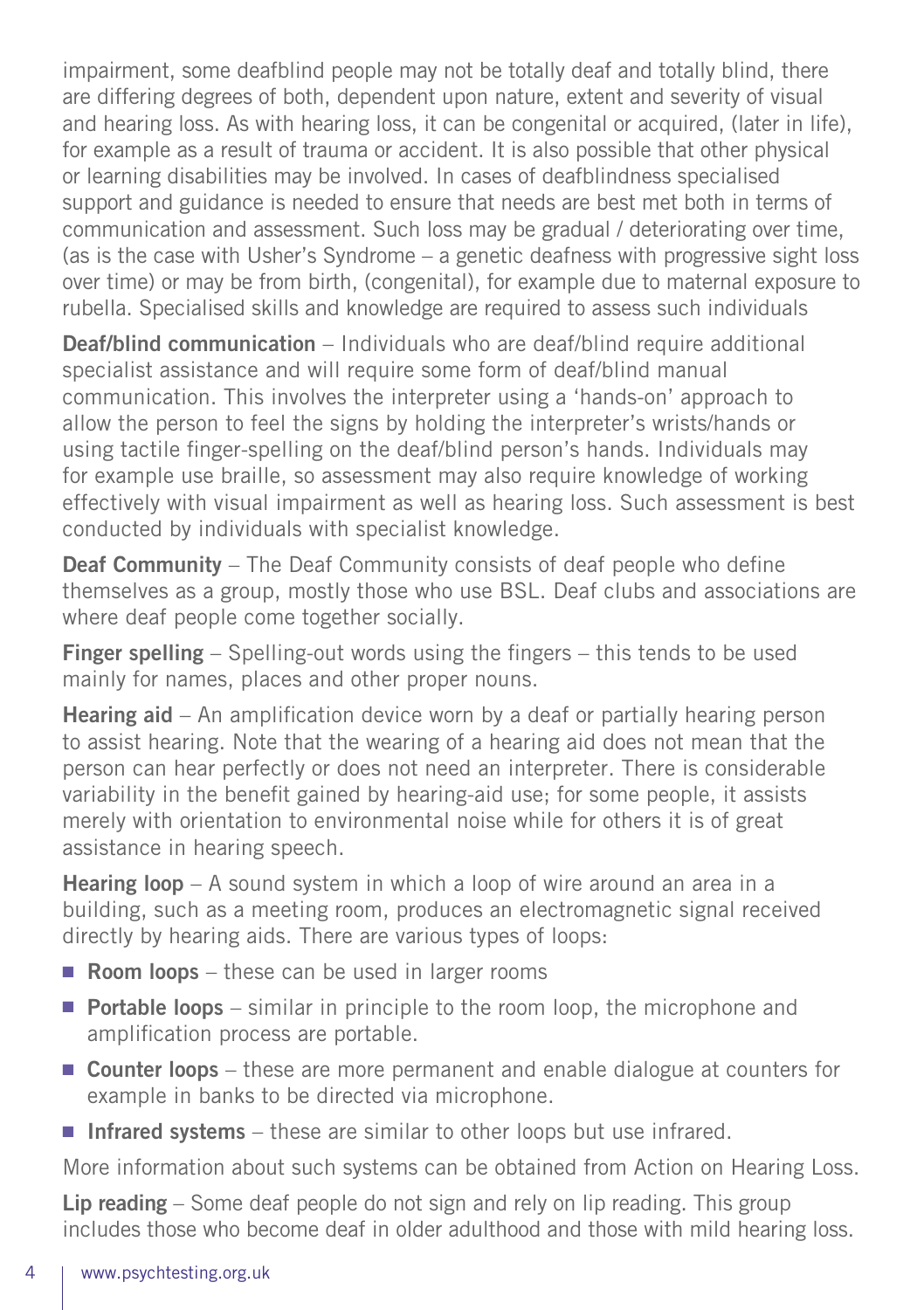Others who are deaf from birth, by choice or chance, grow up without the opportunity to learn BSL, so they rely on lip-reading and speech may still be very difficult for them. It is important to note that lip-reading is very difficult and is further affected by unfamiliarity with the speaker, accents, or even beards. Even under optimum conditions (good light and being only 3–6 feet away from a questioner who is facing the deaf person and who does not look down while speaking), a skilled lip-reader who is not particularly anxious may still clearly understand only 25–40 per cent of what is said (www.hearinglink.org). This is because a high percentage of English words are not seen on the lips or look the same as other words. (Try looking in a mirror and mouthing the words 'this' and 'these', 'walk' and 'wall'; 'pale', 'male' and 'bail').

In order to lip-read a word, you need to know that word already; hence for BSL users, whose first language is not English, many words are likely to be impossible to lip read. Remember that if a person has intelligible speech, this does not mean that they will necessarily be able to lip-read reliably.

Lip-speakers – are registered professionals who are trained to speak very clearly with lip patterns that are as easy to read for the deaf person as possible. Some may enhance this with finger-spelling and occasional signs.

Makaton – is a language programme using signs and symbols to help people to communicate and is usually association with people with a Learning Disability. It is designed to support spoken language and the signs and symbols are used with speech, in spoken word order. Makaton is a system of communication, borrowing individual signs from BSL, but is not a language per se.

Oral/aural – describes the process of relying on speech, lip-reading and technical aids to assist hearing.

Sign language interpreters / BSL interpreters – are qualified professionals who are skilled in the interpretation of English into BSL and vice versa and are accountable to their registration body, the NRCPD.

Sign Supported English (SSE) – refers to the use of BSL signs in English word order and implies that the individual's first or internal language is English rather than BSL. In reality, many deaf people use a hybrid of BSL and SSE. In some instances, speech is used at the same time as SSE.

Total Communication (TC) – This is relevant when considering the deaf person's background and education. TC is an acceptance and use of all means of communication, including sign language. This is in contrast to oralism, which promotes speech and lip-reading and discourages the use of sign language. Some deaf children will have been educated in a TC environment, others in oral schools.

## Background / Equality Act 2010

Under the Equality Act 2010, disability is defined as, 'physical or mental impairment which has a substantial and long term adverse or negative effect on the ability to carry out normal day to day activities'. For people with hearing loss or deafblind individuals, this could for example, include difficulty hearing or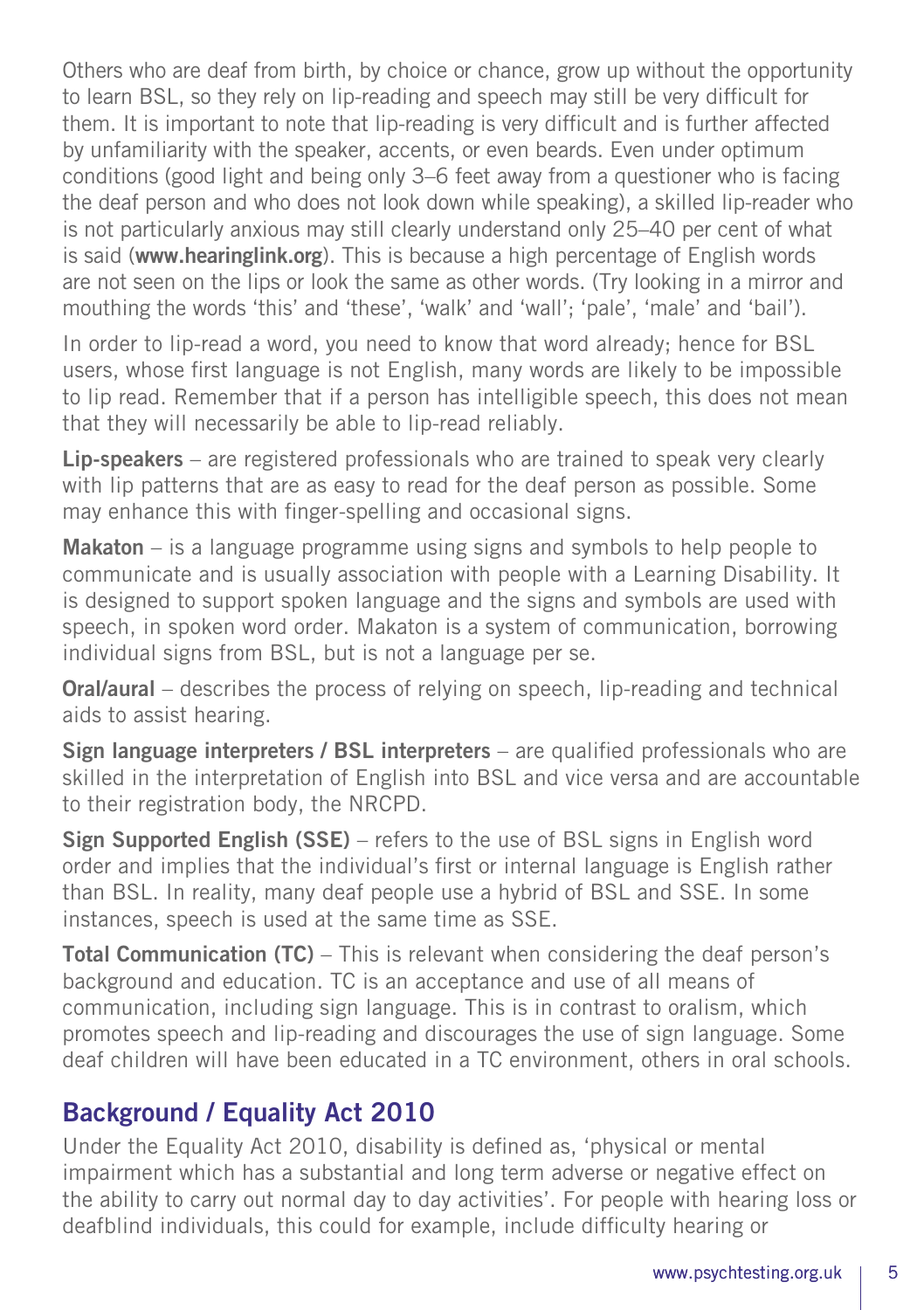understanding verbal information in social interactions or hearing others speaking over the telephone. Profoundly deaf people will therefore fit such a definition, as may those people using a hearing aid or assistive technology, (dependent upon the situation.) The same is likely to be the case for deafblind individuals. It may not be as relevant to people with a relatively minor hearing loss.

The Act makes it unlawful (for employers or services for example), to treat a disabled person less favourably than a nondisabled person and those who provide services must make them accessible to clients with disabilities. Therefore, when psychometric tests are being used, for example in connection with employment (in making selection decisions) employers or test users have a duty to make reasonable adjustments so that disabled persons are not placed at a substantial disadvantage. In educational, clinical or forensic contexts, disabled people therefore have the right to expect the same quality of service, including accuracy of diagnostics and assessment as other users of the service, especially where such psychometrics are used to inform decision-making processes.

The Equality Act 2010 therefore requires all service providers to make reasonable adjustments to make their service accessible for disabled people, and indicates that they must anticipate and promote these adjustments rather than make them on a responsive basis. In addition, under the Human Rights Act, health practitioners and staff must establish effective communication with patients with hearing loss, as part of their human rights. Similar communication accessibility requirements would be equally important in educational, clinical and forensic contexts, as well as in an employment situation.

## Impact on testing

As with a number of disabilities, consideration of the functional implications of deafness or hearing loss on the individual is essential. Ensuring that you are able to communicate effectively in this context will be vital and there is guidance later in this document on such communication issues.

Fundamental to the assessment is consideration of whether the person's first language is English or BSL, as this has profound effects on the nature of your assessment. In cases of mild hearing loss or when a person functions in English, adjustment is relatively straightforward, to accommodate the loss of hearing. However, in cases of more severe deafness, when the person's first language is BSL, an understanding of the impact of this on development and learning as well as consideration of which, if any, tests can be uses, is required. If psychometric assessment of a BSL user is required, it is recommended that specialist advice is sought, from Subject Matter Experts (i.e. psychologists and other professionals with expertise in this area).

The nature of deafness and implications on educational performance is also an important factor to consider when using psychometrics with this client group and will be expanded on in due course. It is likely therefore to be necessary to make adjustments to standardised test administration procedures in order to ensure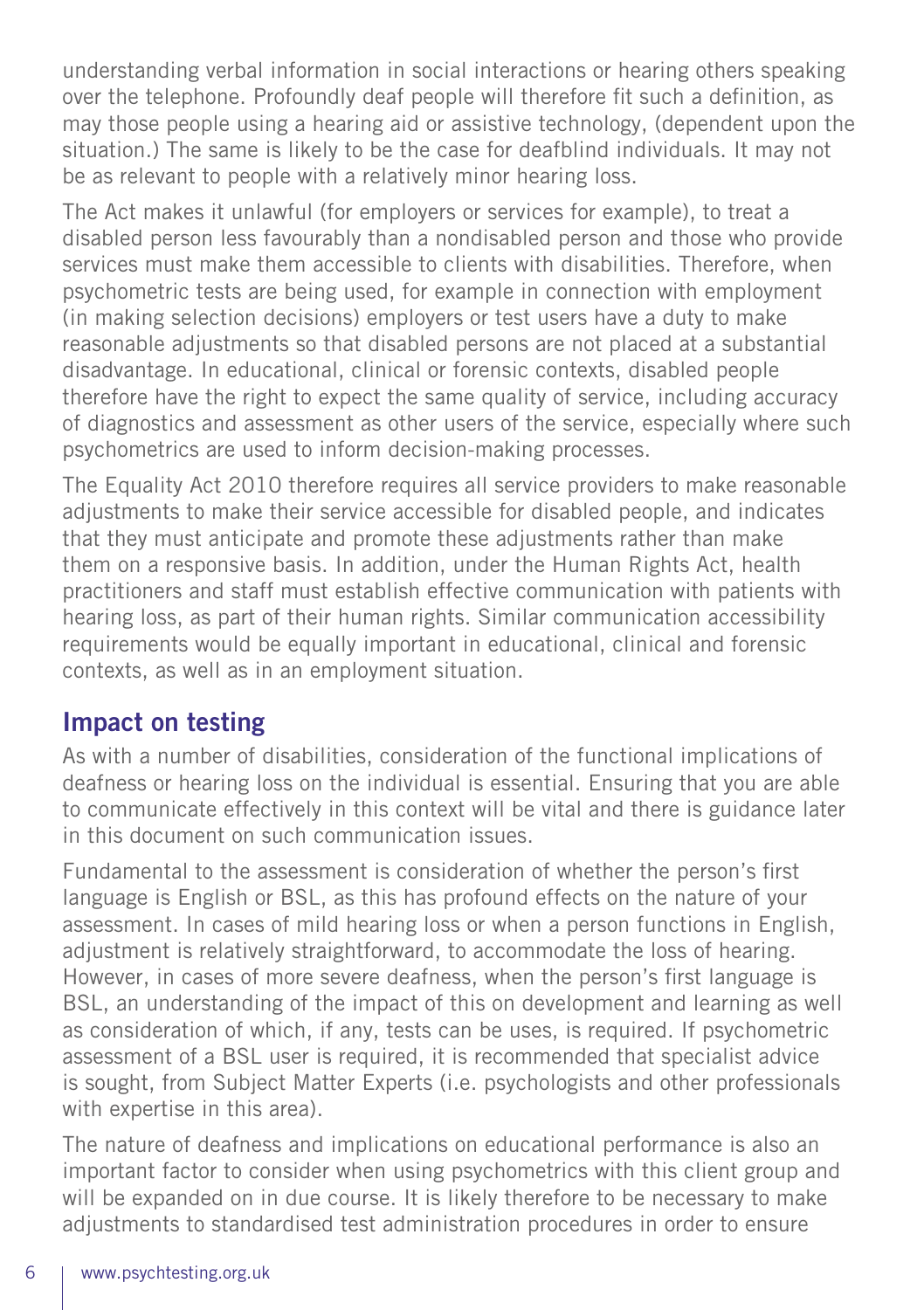validity of assessment and to avoid discrimination due to deafness. However, such changes to a test cannot be made without affecting its reliability and validity. Advice should therefore be sought from the test publisher or a Registered / Chartered psychologist with suitable exxpertise in assessing people with hearing loss before any changes are made. Publishers may be able to offer guidance and advice on appropriate adjustments to administration procedures and in addition, some Test Manuals will also offer advice. (A list of useful specialist contacts is attached.)

Discussing with the individual or others who know them about what works best for them, including how they best communicate and what adjustments they use in everyday situations will offer some guidance, for example, are they a lip reader; do they use sign language / require the services of an interpreter; can they hearing effectively with a hearing aid or an inductive loop etc. Finding out how the individual's deafness affects them functionally, is always informative and may provide useful information in respect of reasonable adjustments in an interview or psychometric testing situation.

## Practical advice in advance of the testing session

■ If you are considering test administration, you need to consider how you will communicate effectively with someone who is Deaf, with a hearing loss or who is deafblind. The first key question is whether the person's first language is BSL or English. This has an impact on the types of tests which are reliable and valid and the extent to which adaptation is required.

## Testing someone with mild hearing loss with first language English

- This might require arrangements to test people individually or the setting up of specific arrangements, (for example use of a loop system), to communicate effectively. It is always useful to discuss with the individual how they best access communication and indeed potentially, access IT. Someone who is deaf blind for example, may be able to access IT but might require larger font size, different type faces or different colour combinations for example, dependent upon degree of sight loss.
- When inviting people to a testing session, ask them to contact you in advance if they have a disability or any condition that might affect their performance on the tests. This allows the test user / administrator to seek advice and to prepare for any special needs in advance. You may for example want to invite an individual along prior to any testing session to discuss individual needs in more detail and, if required, to bring a support worker. (It should be noted that this applies to all test takers, no matter what their degree of hearing loss).
- Providing any practice materials that are supplied with the tests in advance of the testing session, may enable test takers to check and consider if they would have difficulty with any of the tasks.
- If a hearing loss is reported, ask, 'how does it affect you?'. Fnquire how the person prefers to access communication when interacting in an everyday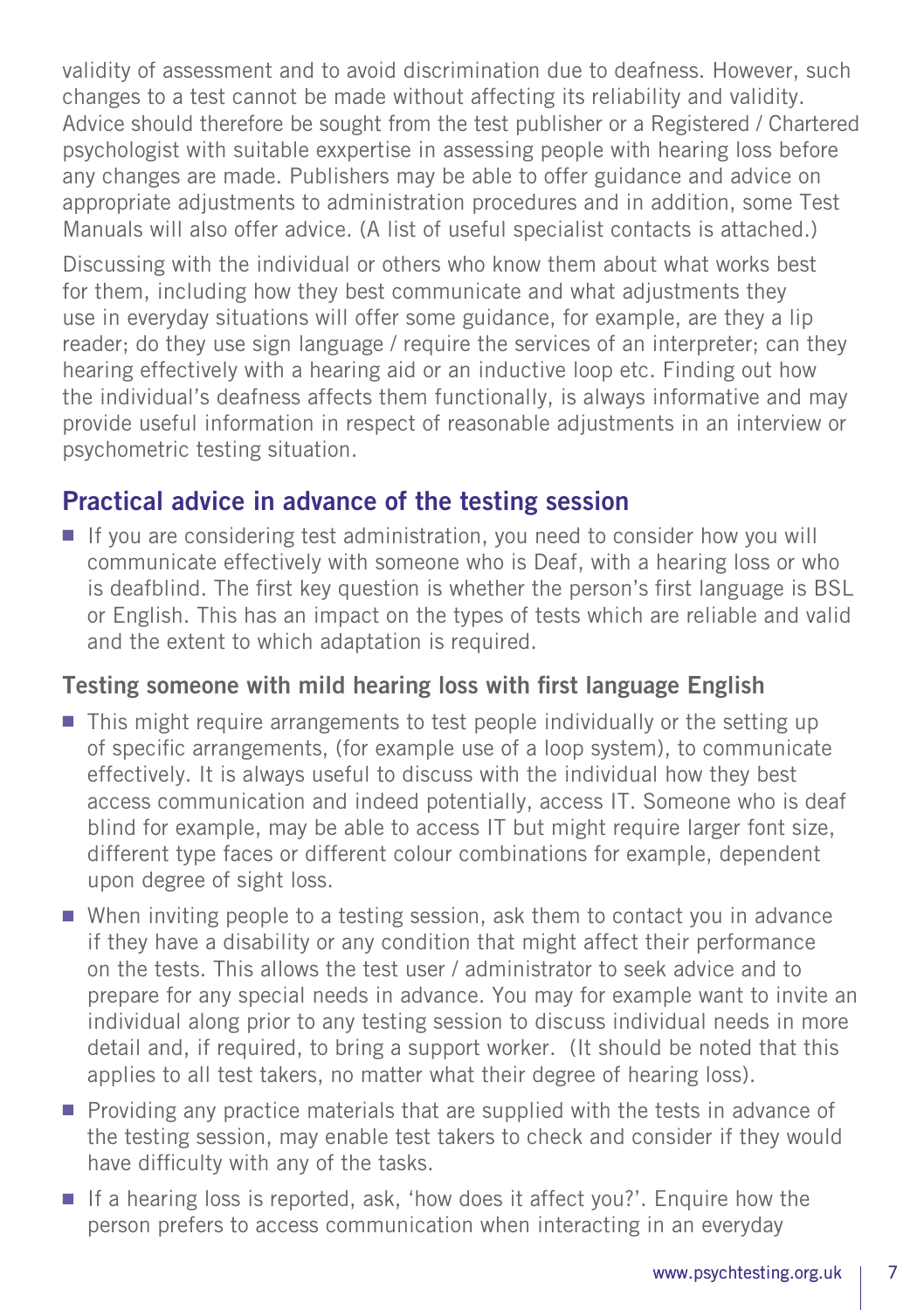context, for example, what is helpful to them if they have a doctor's appointment or a meeting at the bank etc. Individuals will be able to explain what works well for them, for example a loop system; the need for good lighting levels; good clear face to face dialogue etc. Individuals might also be able to let you know what support if any they have had previously in school exams for example, which might also provide useful pointers in terms of additional support, reasonable adjustment processes and communication needs in terms of assessment generally.

■ Think also about the room and location in which testing is being carried out. This is not only in terms of lighting levels in that room, but also wider issues such as does the room have an induction loop system or can you arrange to provide a portable loop system. Such devices allow people to hear sounds more effectively, by linking into the hearing aid and reducing any background sounds. When an individual's hearing aid is switched to a T setting, (to the loop system), the focus is on the sound from the external (loop) microphone and not the internal microphone of the hearing aid, which picks up all sounds. In the latter case, all sounds are amplified making it difficult for the individual to differentiate. This system therefore focuses attention on the specific communication, enabling clearer, more focused communication.

#### Testing someone whose first language is BSL

- It is important to note that letters sent in advance of the appointment may not be understood if English is not the person's first language; avoid sending complex correspondence or questionnaires prior to the appointments.
- A registered qualified BSL interpreter will be required and can be found at www.nrcpd.org.uk. When booking the interpreter, ask if they are familiar with working with a psychologist / working with psychometric assessments; if not you will need to arrange a half hour session prior to the appointment to brief them on the session.
- In considering test materials, note that for first language BSL users, any questionnaire measure are likely to be unreliable and invalid, even if translated into BSL. This is because interpretation is in terms of meaning rather than exact words, rendering the measure no longer standardised.
- Verbal measures, such as the verbal subtests of the WAIS-IV are not valid or reliable indicators of ability and should not be used. These tests are more a measure of the extent to which the individual has been able to access education via English, rather than revealing anything about their intellectual function. Verbal subtests should NEVER contribute to a Full-Scale IQ. The Perceptual Reasoning Index is a more useful estimate of ability / potential of a Deaf person. (It will indicate minimum level of (intellectual) ability for an individual.)
- Non-verbal tests such as the performance subtests of the WAIS-IV are reliable and valid measures when used with deaf people (Braden 1994) although instructions in BSL do alter the nature of the test to some extent.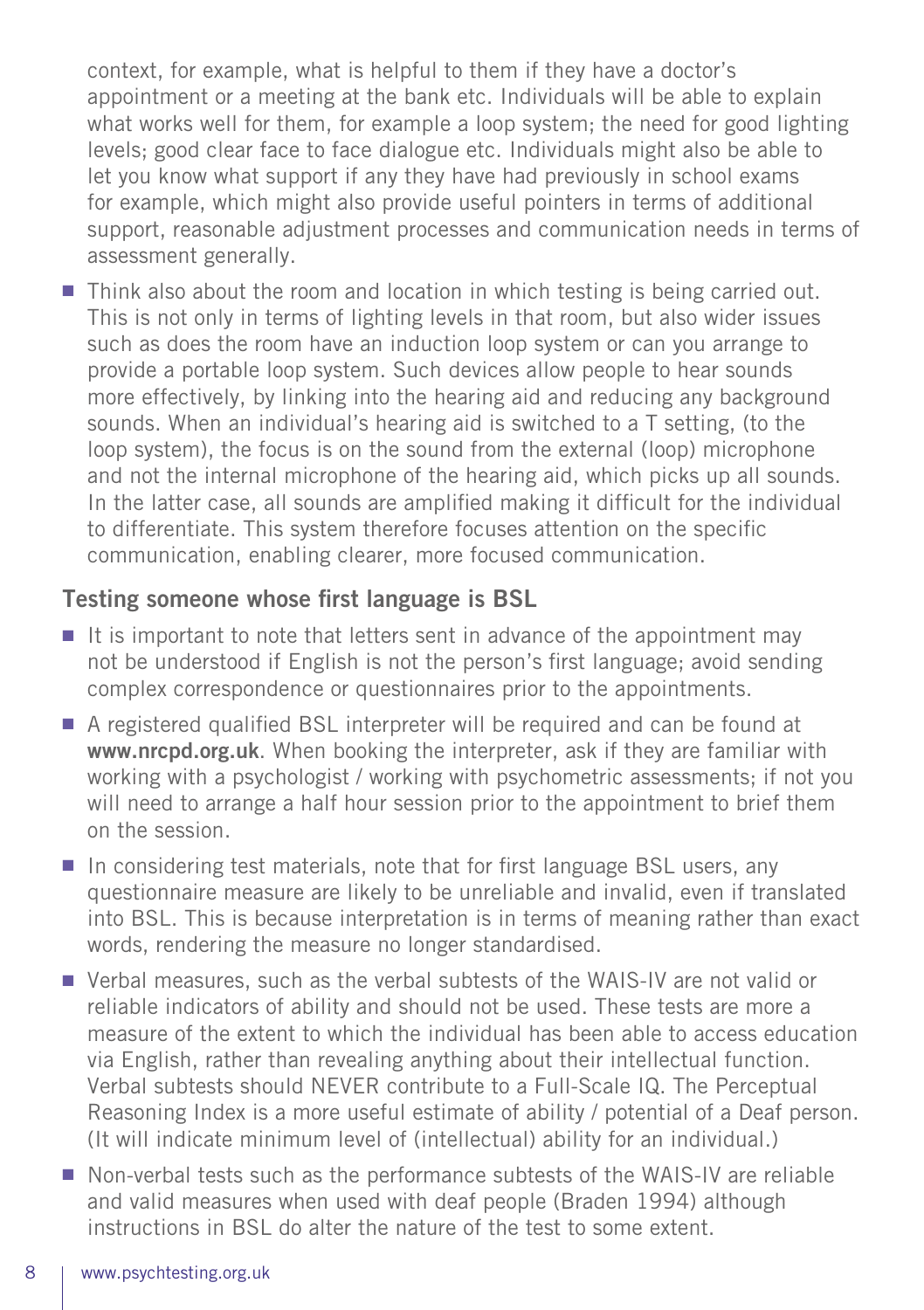- Book extra preparation time with the interpreter; to explain the nature and purpose of the assessment, show the interpreter the tests and, if you have not worked with an interpreter before, to allow the interpreter to brief you on their role and any difficulties they anticipate.
- Note that written communication is not a reliable or effective means of communicating with a deaf person and certainly not a substitute for a BSL interpreter.
- Remember that when working through an interpreter, this will require additional time for interpretation and in order to check out understanding, so this needs to be factored into the process. It is not always possible for example to translate exactly from English to BSL and there are other implications linked to translation, which are highlighted elsewhere in the document, (for example, some signs will, of their nature, provide the answer to the question being asked; some may require additional context explanation and some language may be beyond the experience of the individual.) It is important to recognise that BSL is a recognised language in its own right and that when using an interpreter, the question may not be interpreted as an English-speaking person would understand it so the answer may not fit the question.
- As well as considering the test itself, consider any other equipment or processes involved. Will the test taker be able to use a standard or modified answer sheet? How does the person usually use a calculator if one is needed for a test? The needs of a deafblind individual may be different for example to the needs of a deaf person in this respect.
- Consider the relevance of the test being used for the assessment purpose. Would the test be as relevant to an individual who is deaf? For example, questions about feeling excluded or misunderstood have a completely different meaning in the case of deafness.
- Consider whether the test has been normed on the types of individuals in question, or whether individuals were represented within the norm group.

## Adaptations during the assessment

#### Testing individuals whose first language is English

- It is important to maintain eve contact during the time you are talking to a person who is Deaf or hearing impaired. They need to be able to see you and your lips clearly, especially if a lip reader. Don't look down or turn away when you are speaking. If you have a beard, a strong accent or minimal lip patterns when you talk, you will be more difficult to lip read.
- Speak clearly and at a normal pace and be careful not to exaggerate lip patterns. It is ok to be expressive, but not overly so.
- If apparent that language and words used are not being understood, try a different word or explain in a different way. Demonstrate and explain fully if possible.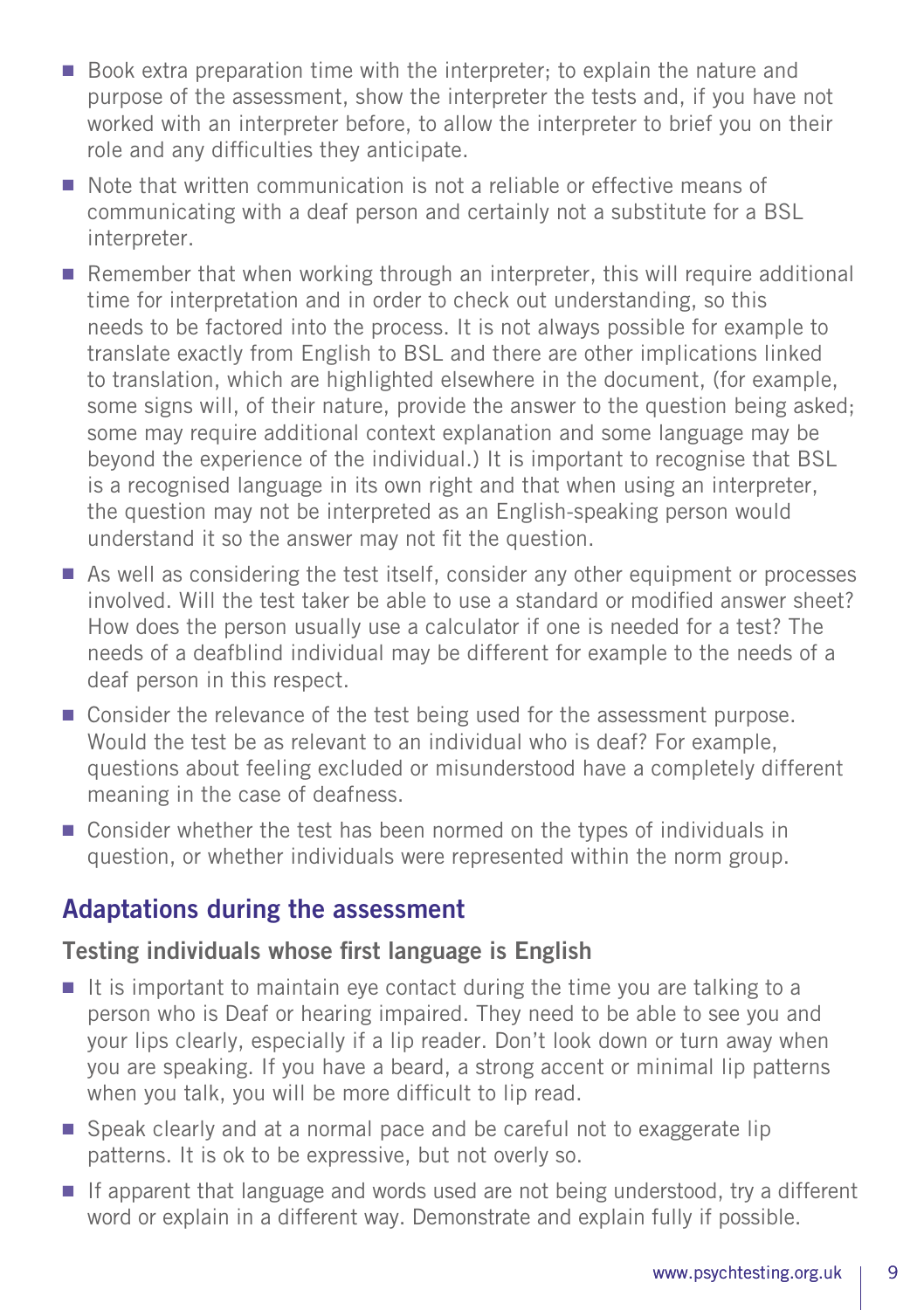- Do not shout or speak too loudly. This can seem aggressive and may be uncomfortable to the hearing aid wearer.
- Whilst hearing aids make sounds louder, they do not clarify reception or understanding of the sound by the individual. Having a hearing aid does not mean that the individual can hear as normal.
- Use written communication, a notepad and pen to write things down. Often this is a last resort, if other communication approaches have not worked. Even those with a mild hearing loss may have less well-developed reading and written literacy skills.
- Group situations can be very difficult for a person with a hearing loss; consider avoiding this if possible. In any group situation, the individual with the hearing loss needs to be able to see others in the room and the chair must insist that people speak one at a time and indicate they wish to do so with a raised hand, so that the deaf person can orientate to the new speaker.
- Ensure that visual aids are used where helpful; arrange a loop system. Lighting is crucial and good visibility of the speaker is key; do not stand in front of a window as you will appear as a silhouette. Ask the deaf person if the lighting level is ok.
- Avoid background noise as this is distracting and makes use of residual hearing more difficulty.
- Monitor reception of your communication, either by observing the individual's expressions or body language, or by asking them to indicate if they have not understood everything. Repeat, explain further or use different words as needed.
- Where difficult to receive communication as the listener, for example where an individual's speech is not clear or is hard to understand, ask for repetition and clarity rather than making assumptions.
- Simple, clear language without jargon or abbreviations is most helpful, as is checking out understanding on a regular basis.

There are a number of really useful Factsheets and guidance documentation on communicating with deaf people guidance, for example from Action on Hearing Loss, (formerly the Royal National Institute for Deaf People – RNID); SENSE provide useful information on communicating with deafblind individuals and there are a number of other support organisations signposted later in the document.

## Testing individuals whose first language is BSL

- Use an appropriately qualified interpreter. If you have some BSL, it is appropriate to use this to 'meet and greet' the person. However, avoid using sign language for the formal part of the assessment if you not qualified, to avoid conveying incorrect information inadvertently.
- The interpreter is a resource who can advise on communication, for example if the lighting and seating are appropriate.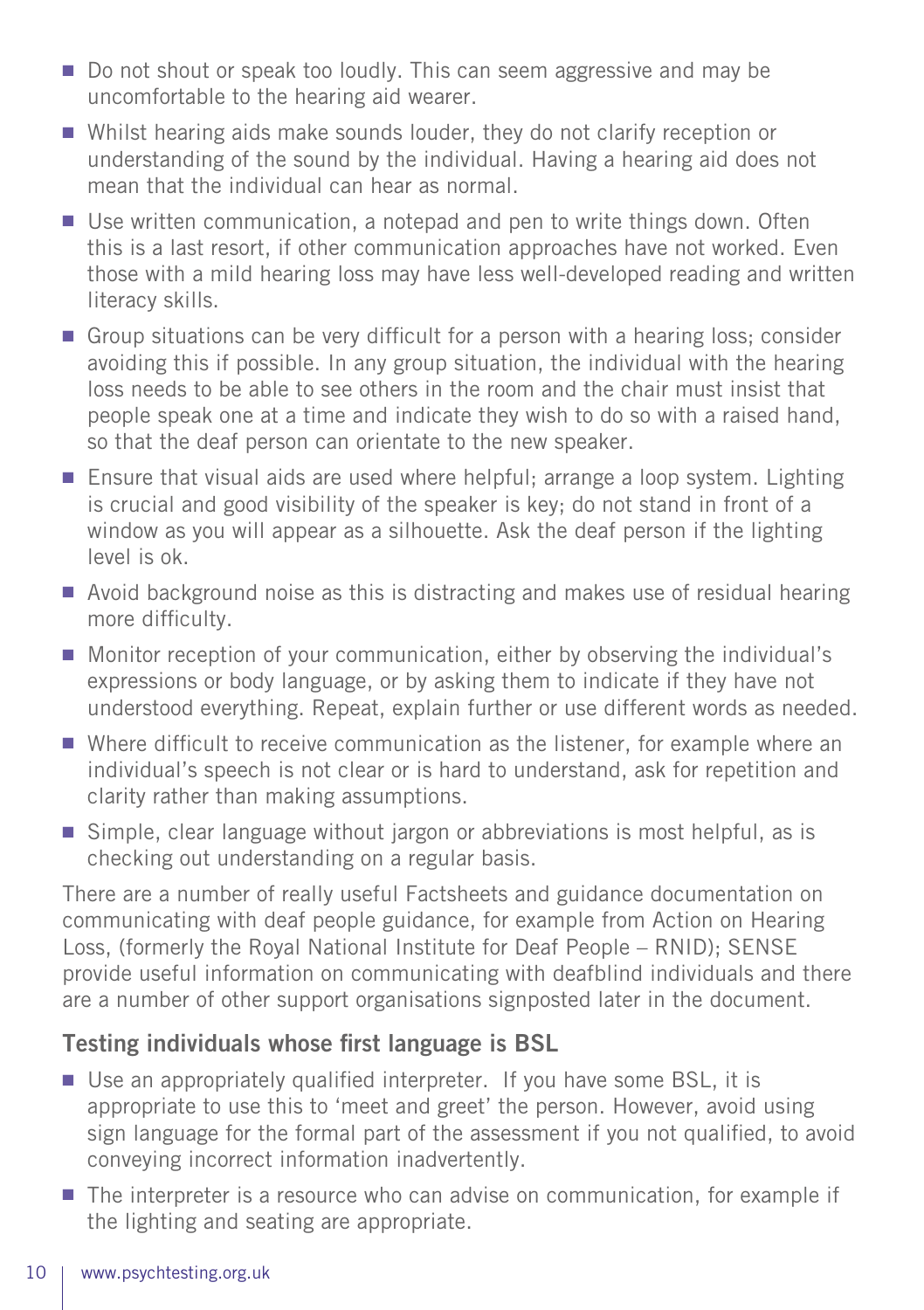- The interpreter will tell you if s/he has the impression the Deaf person does not understand.
- It is important that you talk directly to the individual who is deaf and not the interpreter.
- Do not ask the interpreter about matters other than communication, as this is outside of their role.

The interpreter's code of conduct requires that everything is interpreted; therefore, do not say anything you do not wish the deaf person to 'hear'.

## Making adjustments to tests

The standardised nature of psychometric tests is one of the main contributors to their effectiveness and objectivity, and any arbitrary modifications to the test or administration procedure are likely to invalidate the results and render standard norm groups and score interpretations meaningless. Changing the way, a test is administered can alter what is being measured. Professional advice will be needed to ensure that adaptations are appropriate and to offer guidance on how changes might affect interpretation of scores, as well as appropriateness of standard norm groups.

Therefore, where such modification is required, advice should be taken from a Chartered or Registered psychologists with expertise in this area or from the test author, distributor or publisher. They will have knowledge of the type and degree of modifications that might be needed. Equally, they will have knowledge of / expertise in terms of the impact of hearing loss and deafness, (the psychology of deafness). This knowledge will enable them to consider which tests may be appropriate and those which may disadvantage individuals, (create adverse impact), especially for those individuals with congenital deafness.

The way the person accesses any test will affect timings where tests have a fixed time limit. This is always something to consider.

The amount of extra time required will depend on the person's disability, the tests being used, the way they are to be administered and their relationship to the characteristic being measured. Only a relevant professional can determine what is appropriate. An arbitrary decision should never be made.

Some test takers may want to bring along some special equipment (such as a portable loop system) or ask for specific lighting conditions or a room loop system. For other test takers, the best way to administer the test may be using interpreter support.

There is also a need to consider whether the individual can indicate responses in the standard manner. A modified answer sheet may be required by some deafblind individuals for example, or it may be more appropriate for the test administrator to note down the responses in certain cases, even when this is not the normal procedure. Where test takers are providing quite personal information, e.g. by answering a personality questionnaire, make sure that the administration method does not require greater disclosure than the standard procedure. For instance, responding to an interpreter will mean another individual is aware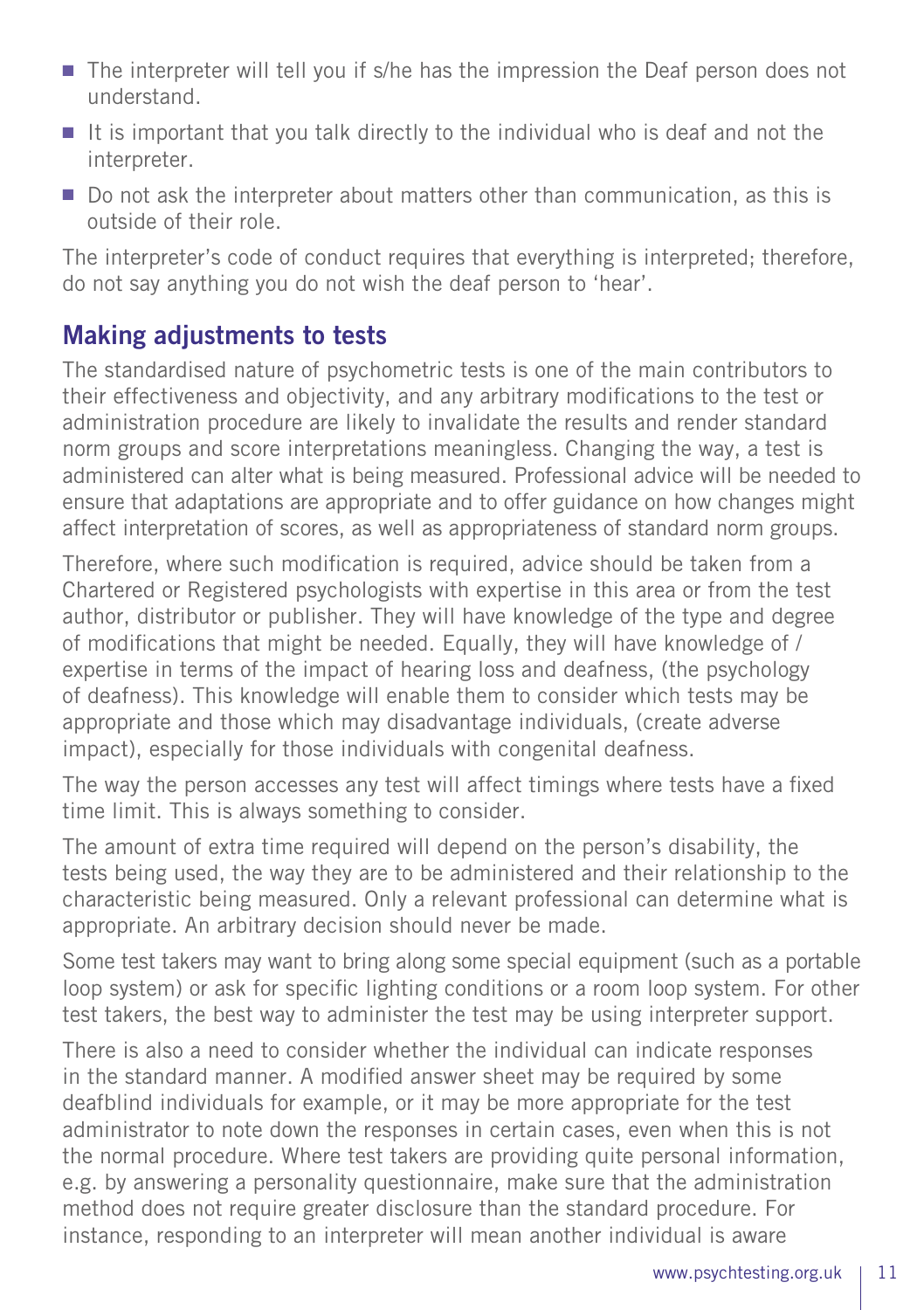of individual answers, whereas this is not so for a (self-completion) paper and pencil administration. This may affect the way a person responds, especially where personal or sensitive information is being asked about. (Using a qualified interpreter should mitigate any concerns about confidentiality, as Deaf individuals know they operate to ethical standards, adhere to a professional code of practice and are mindful of issues of confidentiality etc.)

Whilst not about the use of psychometric tests per se, it is important to remember other aspects of selection and recruitment processes that may need consideration, for example at Assessment or Development Centres. Certain assessment tasks or some group based activities may also disadvantage an individual with a hearing loss. Individuals may not be able to easily pick up on group based dialogue for example and may, as a consequence, feel isolated or disadvantaged in group discussion exercises. Again, such issues need consideration and sensitivity when considering the adjustments that may be needed to accommodate an individual's needs.

## Practical advice during the testing session

Whether adjustments have been made to standard test procedures or not, careful administration can help ensure that the test results for individuals with hearing loss can remain valid.

- A calm and understanding approach on the part of the administrator is important. A one-to-one interview process or administration, where an individual has a hearing loss or uses a hearing aid can be helpful as it allows a less formal approach, will relax the individual and could facilitate good communication and test takers may also feel more able to take their time to become familiar with the task and materials and ask any questions. A portable loop might be of value, or equally, this may enable an interpreter to be involved and for checking out understanding on an ongoing basis.
- Setting up the environment to ensure good lighting levels, loop systems or opportunity to repeat information where needed will be more suited to certain individual needs.
- Note down in the test log any adjustments made, and comments by the test taker, as well as any other non-standard occurrences.
- If further advice is required in interpreting the results, test users may wish to contact the test publisher or consult with a Chartered or Registered psychologist with expertise in deafness or hearing loss to make best sense of (outcome) information.

Much of the advice provided here is just good testing practice and is intimated within the test user competencies on which test users have been assessed. It requires the test user to proceed in a way that is fair and at the same time makes adjustment for any disability.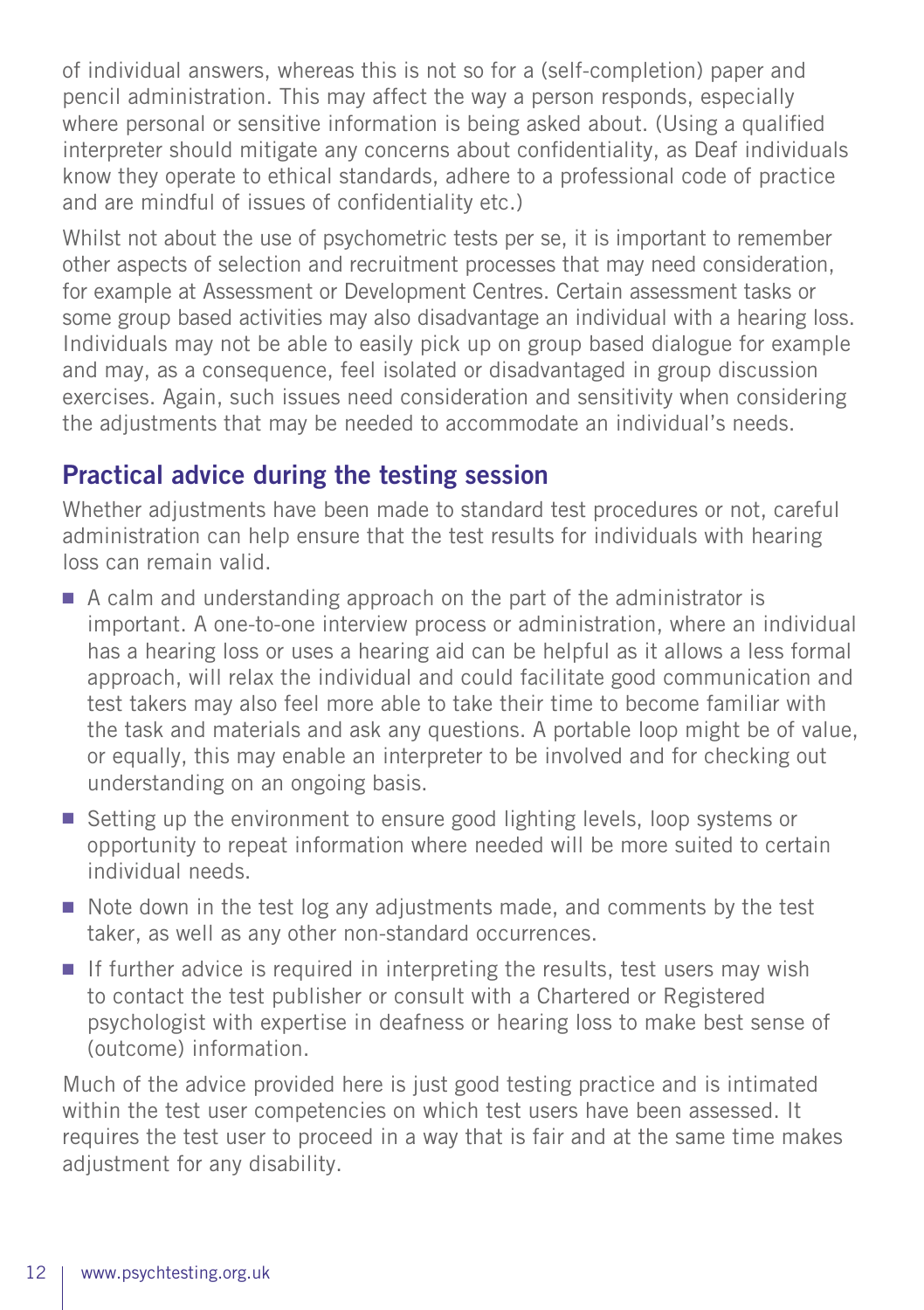## Working effectively with prelingually profoundly Deaf people who are sign language users

It is important to be prepared in order to work effectively with such individuals and to be aware that it is incorrect to assume that a hearing aid will resolve any communication difficulties. In reality this is unlikely to be the case and working with an Interpreter will usually be required for profoundly deaf individuals. There are useful guidelines on use of interpreters and being aware of such guidelines is important, as is working with an appropriately qualified Interpreter. (More information is provided later in this document.)

There are few psychometric materials available specifically for prelingually profoundly deaf people. Consideration of validity and reliability is important when using any test and equally so, with this client group, especially given any changes that are needed to the standardised approach when using an interpreter. Ensuring access to appropriate norm groups is also important.

Although there are some standards for psychological testing in terms of assessing people with disabilities, there is limited research to validate test accommodations, adjustments or modifications from the standard test administration process. Equally, there is a limited amount of guidance in terms of test interpretation for people with sensory disability generally. Where deviation from standard test administration is involved, for example introducing Sign Language, this can change the demand or nature of the task, (Braden 1994 and Maller, 2003). It can also affect functioning and performance on the test too, especially where people are deaf from birth. Equally, where people are lip readers, given that this is a complex skill, it lends itself to 'guesses' as many sounds look similar on the lips and are therefore difficult to differentiate. This changes the cognitive demand of the task and requires greater concentration levels. The need to repeat information and/or check out understanding is therefore crucially important. If a person is relying on lip reading, it is important to remember that a failure or erroneous response on a test item may simply reflect a difficulty in lip reading and therefore may not be reliable.

If working with an interpreter, there are also differences and BSL dialects around the country, so checking out a shared understanding of different signs may also be helpful. Some words may not have equivalent signs, so the signer may need to spell out words, which may bring into question whether this is fully understood by the receiver. Grammar and syntax of BSL is different to spoken language, (i.e. it is not a version of English, but an entirely differing language) and this too may impact on the communication process. A signed interpretation may need to offer or provide additional cues, may present more or less information than in a comparable spoken presentation due to the nature of signing and also, as a consequence of cultural differences in the deaf community. Asking a deaf person to point at their ear, for example, will require the interpreter to sign such instruction literally.

Being aware of the impact of prelingual deafness in particular is important, as this can impact on the development of English Language verbal skills, (reading, writing or understanding of words, grammar or syntax more generally) and the gaining of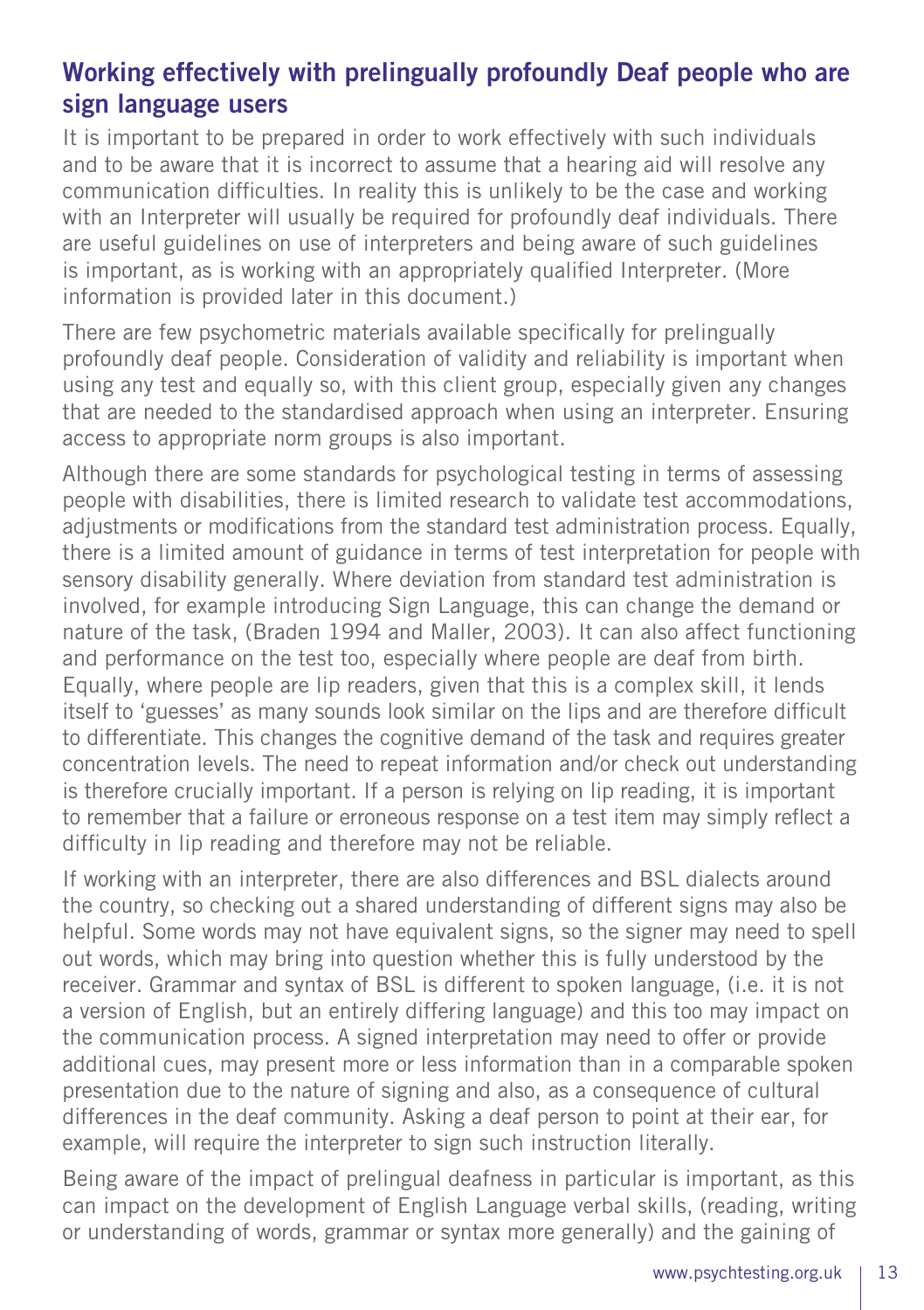incidentally acquired knowledge generally. Research has shown that verbal skills and reading fluency of this groups of individuals is different to hearing individuals, therefore use of tests that are heavily verbally loaded is highly questionable. Verbal items or tools are generally therefore considered inappropriate for this client group, with performance measures generally being better indicators of capacity. This has tended therefore to lead to performance scales of intellectual ability measures being used to provide an estimate of overall level of intellectual ability, rather than focusing on or including verbal scales (Braden 1994) BSL (British Sign Language) has a differing vocabulary and grammatical structure and in addition, research, (for example Conrad 1979; Kyle 1980, 2005) has shown reading age to be lower in deaf school-leavers than comparable aged hearing school leavers, (Conrad has estimated for example a 7-year-old level of reading capacity for deaf school leavers who are profoundly prelingually deaf.) Such differences relate to the psychology of deafness / hearing loss, so being aware of research and literature is important, hence why speaking with relevant professionals and subject matter experts can be helpful. Likewise, exploring if / where there are norm groups for hearing impaired individuals is helpful. [Raven's Standard Progressive Matrices for example has been normed on hearing impaired individuals. The Leiter 3 International Performance Scale is another tool sometimes used with this client group and again has some normative data.] Seeking advice from Registered / Chartered psychologists with knowledge of the psychology of deafness is therefore helpful to ensure that you are not inadvertently disadvantaging or discriminating a deaf individual or misinterpreting outcomes of measures.

Even with performance tasks there will be verbal instruction, so again potential for discrimination to be introduced and even working with an interpreter, will of necessity mean that administration deviates from standard. Even where there are attempts to address cultural differences, for example referring to texting rather than using a phone, there will be difference in terms of experiences. Using a normative group which includes deaf individuals where possible therefore is important. Norms for deaf people are not common and there may be value in comparison of the individual with both hearing and deaf individuals when trying to draw any conclusions from psychometrics.

Even where communication and interpretation is effectively in place, it is important that items in a test are discussed with interpreters in advance where possible. It is helpful for you as the Test User to be aware of the nature and implications of the signed administration so that the psychometric equivalence of the standardised version, versus the signed administration of that item can be considered. There may be an assumption that verbal information can easily be translated into BSL and be understood by Deaf individuals in exactly the same manner, but this is not always the case. Therefore, using verbal measures can be misleading and may not be valid. Also, some signs are visually similar in terms of hand shape and also, signed in similar positions, which in themselves might offer cues not be available to hearing individuals or alternatively, might be misleading and lead to confusion between different signs, lending themselves towards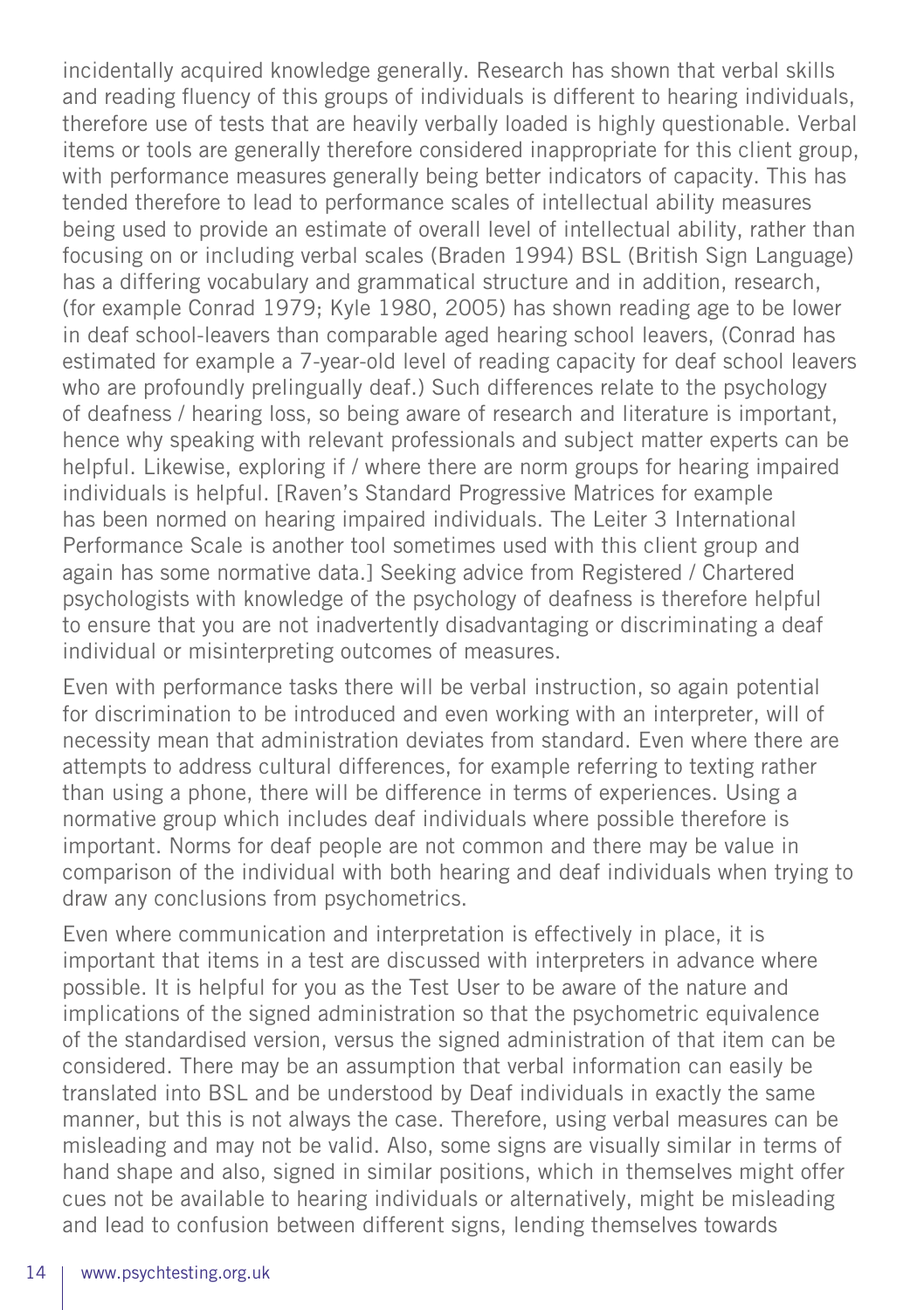incorrect answers. There are also differences between signed language and spoken English, which may mean that incidental issues are involved in test use. Such issues are best understood by individuals with expertise in deafness and therefore guidance on the use of tests from such experts is useful. There are a number of professional articles on such issues and seeking the support of a Registered or Chartered psychologist is helpful as they may be aware of professional literature / professional guidance documentation. A few such research articles and books, for example, the International Test Commission Handbook on Testing and Assessment are signposted at the end of this document as reference texts.

An article by Jim Cromwell, (a specialist psychologist in working with deaf people), in *The Psychologist*, has recommended that test users, when working with profoundly deaf individuals in particular:

- Assess the deaf person with support from qualified BSL interpreters;
- Discuss each item of each test in advance with the interpreters, and afterwards so that any 'instances of note' may be raised and accommodated in the interpretation of the results;
- Consider which, if any, tests to use in the light of some of the issues outlined regarding the nature of test items, adjustments in terms of test administration, and the need for appropriate reference / norm groups;
- Interpret results with extreme caution, especially concerning some of the issues that arise in relation to communication;
- Make any such shortcomings explicit in the report; and
- Where departures from standard administration are in place, be aware of increased potential for errors. For example, if shortcomings and departures from the standardised administration have potential to disadvantage the candidate, then any result or test outcome may more usefully be understood to reflect more of a minimum level of functioning rather than an estimated actual level of functioning.

There are also known to be differences evidenced when using personality tools and indeed memory tasks with Deaf individuals. There is strong recommendation that personality tools are not therefore used with BSL users and there is research to support this recommendation. Some memory tasks involve English structure and an ability to 'think in English', which has potential to disadvantage BSL users, and as a consequence, deaf test takers may score lower, despite having sound memory skills. Some aspects of memory tasks also rely upon retrieval of information using language and alphabetic approaches, again meaning that the deaf person may be inadvertently disadvantaged. Likewise, if you provide deaf people with written instruction, their language skills may not be comparable with hearing populations and they are unlikely to understand the instructions. The tasks and demands are therefore not the same. (Being aware of such potential for indirect discrimination is important, as well obviously as considering direct discrimination when using tests.)

In terms of personality tests, reading ability, exposure to language and understanding are all important when using them with any individual. The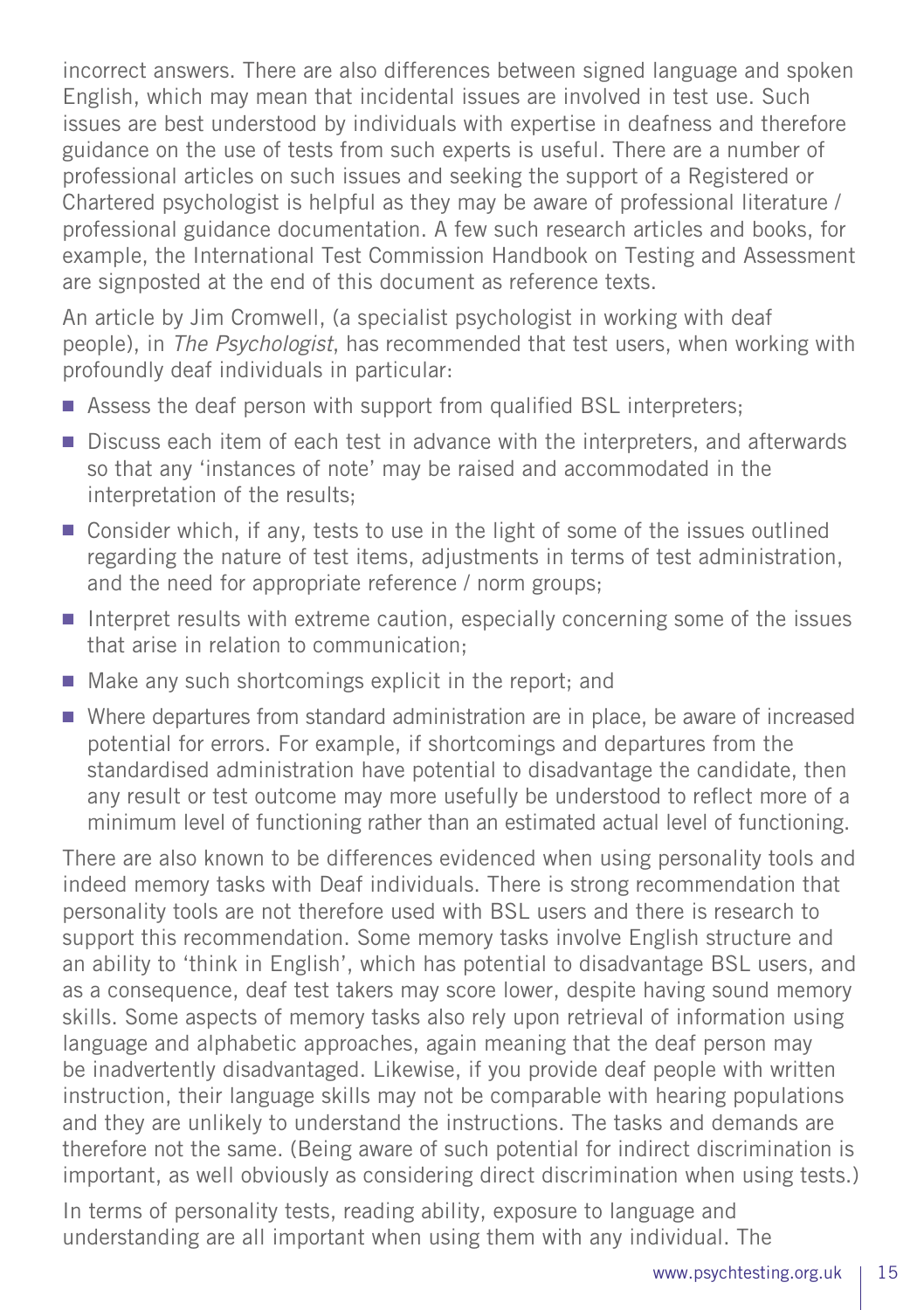language used is often quite complex and sophisticated in nature, requiring understanding of concepts and opportunity for certain experiences. For these reasons and in addition to the fact that the experiences and the culture of deaf individuals is different, the recommendation is not to consider using personality tools with Deaf people. Conclusions reached can be erroneous and highly questionable (O'Rourke, S. & Grewer, G., 2005).

In non-verbal tasks, items can also be complicated, difficult to interpret exactly and may also need English grammar understanding to fully appreciate requirements. The way in which instructions are given is also potentially different, for example, where visual information is laid out to observe, the deaf individual is watching the signed communication, not looking at the cards at the same point as a hearing person, who would therefore be afforded additional exposure time. The deaf person starts the task therefore at a different point in time.

The point at which a person loses hearing is relevant, with those people who lose hearing prior to acquisition of spoken language being qualitatively different to those who lose hearing later. The exposure to spoken language and corresponding development is different at different developmental stages so this plays a part in understanding of test information. There is also known to be differences where a deaf child has hearing or deaf parents; the latter being more likely to be accomplished BSL users. Deaf children or hearing parents may not have been exposed to BSL until quite late, depending on their educational experiences and therefore have had no effective language until this age. This is of obvious significance in terms of learning and development. Being aware of such background information may be helpful when interpreting test outcomes and such issues should be explored when using tests, to aid interpretation.

Such factors indicate that choice of test, how information is interpreted and the process of administration itself are far from straightforward, and may suggest a referral to a specialist is appropriate. Outcomes offer an indication of functioning for deaf individuals, but communication about the potential and nature of possible error sources is important when using psychometrics with this population in particular.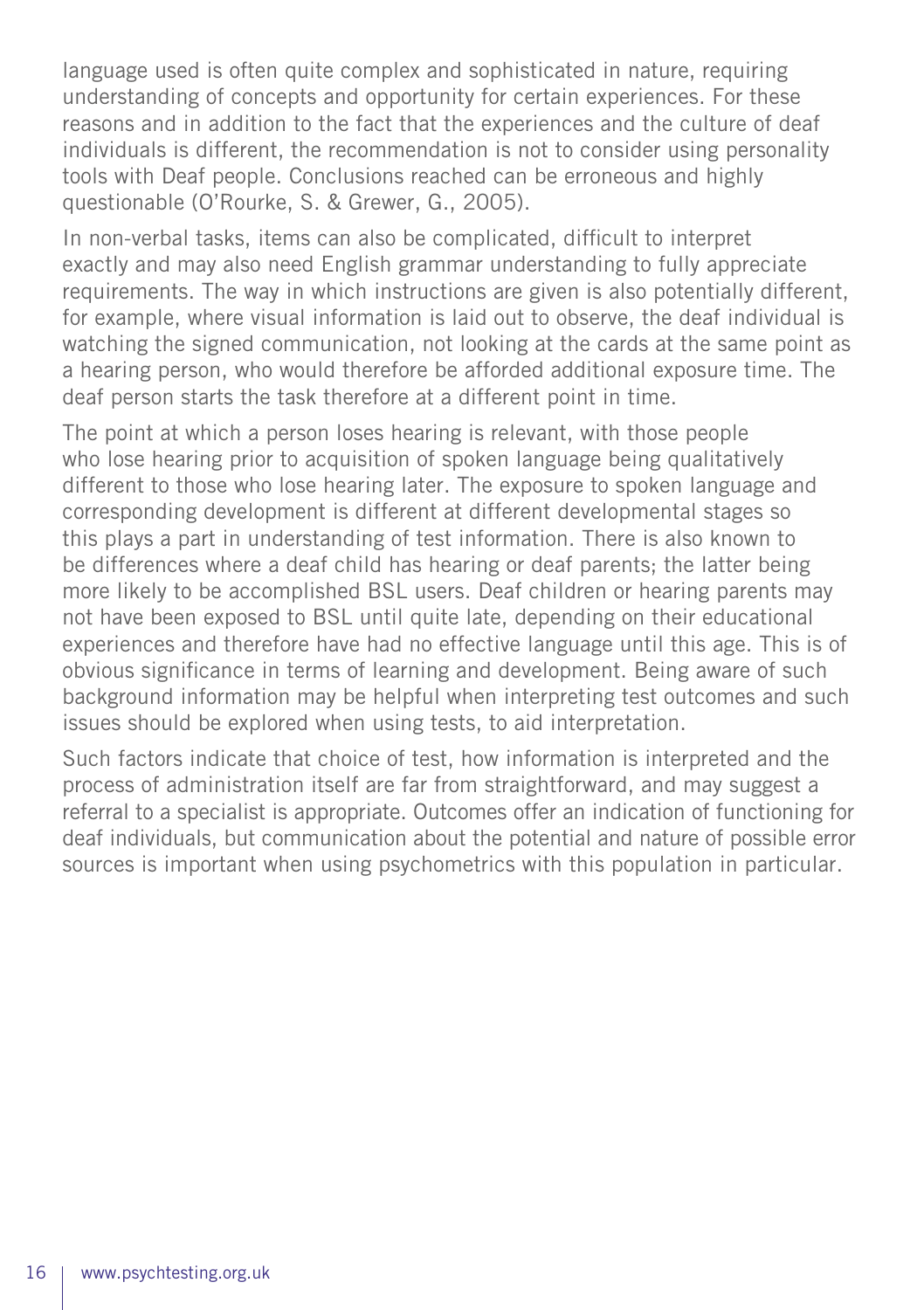## Useful contacts

Action on Hearing Loss (formerly RNID – Royal National Institute for Deaf People)

19–23 Featherstone Street London EC1Y 8SL

Information line: 0808 808 0123 Textphone: 0808 808 9000 SMS: 0808 808 9000 e: informationline@hearingloss.org.uk w: www.actiononhearingloss.org.uk

Tinnitus information line: 0808 808 6666 **Textphone: 0808 808 9000** SMS: 0808 808 9000 e: tinnitushelpline@hearingloss.org.uk

Action on Hearing Loss Shop: 03330 144525 Textphone: 03330 144530 e: solutions@hearingloss.org.uk

*For information about making services fully accessible for people who are deaf or hard of hearing, the Louder than Words team are useful to be aware of:* t: 0333 240 5658 Textphone: 0161 276 2316 e: access.solutions@hearingloss.org.uk

#### SIGNATURE (formerly Council for Advancement of Communication for Deaf People)

Mersey House Mandale Business Park Belmont Durham DH1 1TH

t: 0191 383 1155 Text: 07974 121594 f: 0191 383 7914

#### **NRCPD**

c/o Mersey House Mandale Business Park Belmont Durham DH1 1TH

t: 0191 383 1155 Text: 07974 121594 f: 0191 383 7914 e: enquiries@nrcpd.org.uk w: www.nrcpd.org.uk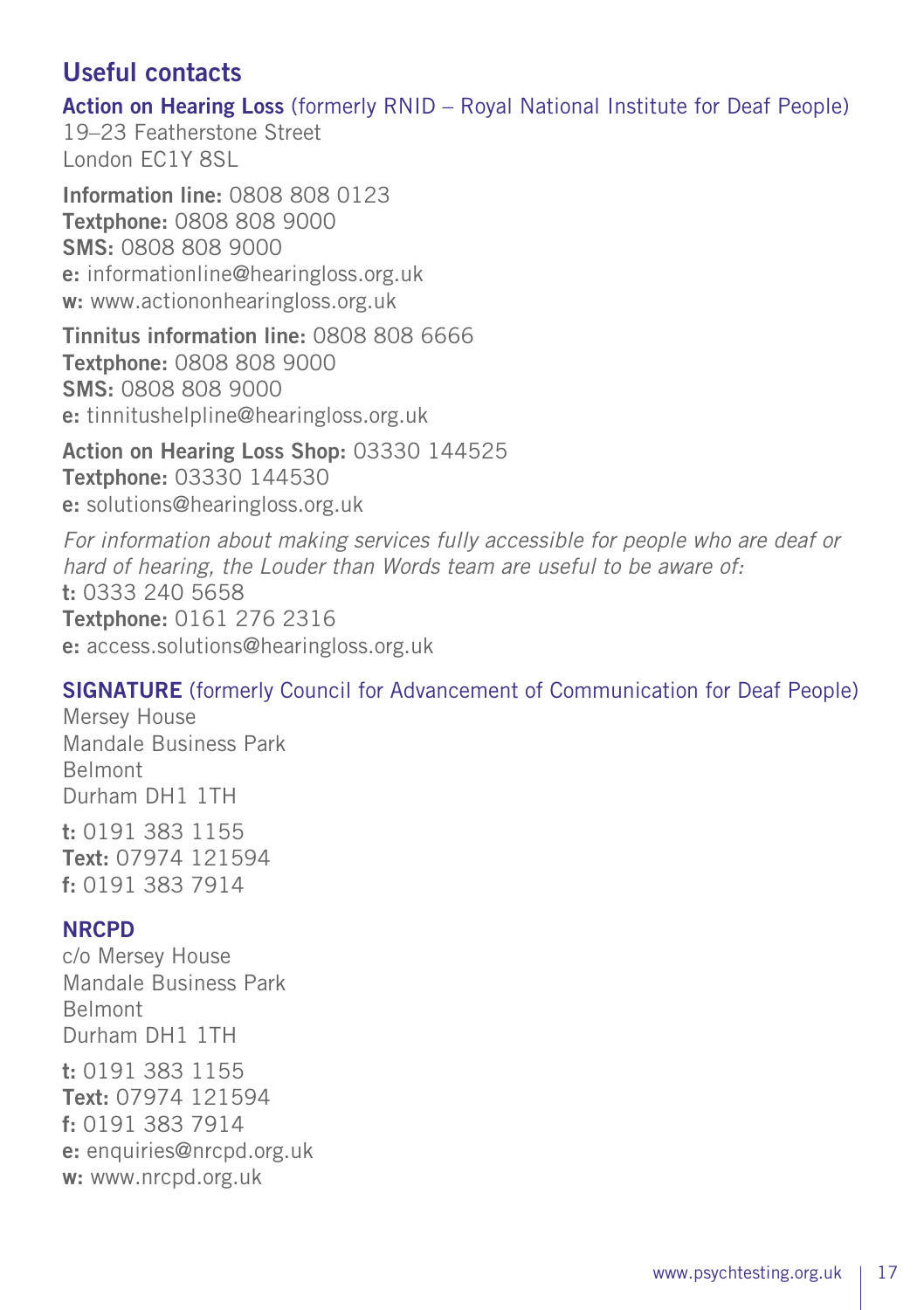## Other specialist contacts Adult Mental Health and Deafness Services

John Denmark Unit Prestwich Hospital Bury New Rd Manchester M25 3BL

t: 0161 358 0507 e: jdu@gmmh.nhs.uk

The Barberry National Deaf Service – Jasmine Suite 25 Vincent Drive Edgbaston Birmingham B15 2SG

t: 0121 3012460/2497

National Deaf Services Springfield Hospital Tooting London SW17 7DJ

t: 020 3513 4646 e: deafadultservices@swlstg-tr.nhs.uk

## Deaf CAMHS

High Trees Springfield Hospital Tooting London SW17 7DJ

t: 0203 513 6925 e: ndcamhs@swlstg-tr.nhs.uk

National Deaf CAMHS (Leeds and York) Lime Trees 31 Shipton Rd York YO30 5RE

t: 01904 294231 SMS: 07964 294326

National Deaf CAMHS (Manchester)

t: 0161 701 4519 f: 0161 7015165 m: 07980967207 e: NDCAMHSNorth.lypft@nhs.net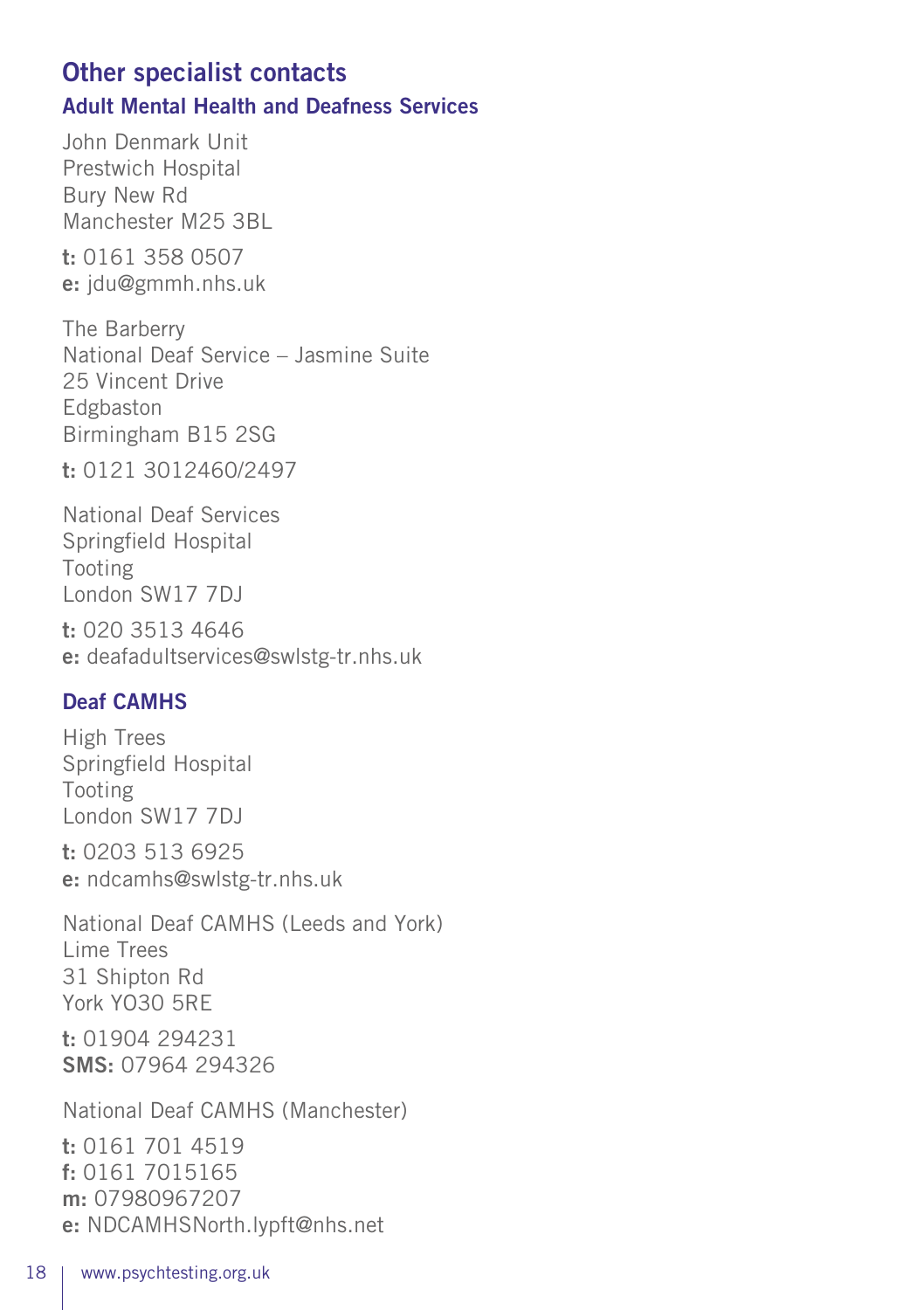National Deaf CAMHS (Central England) Canalside House Abbotts Street Walsall West Midlands WS3 3AZ

t: 01922 608822 f: 01922 607825 e: deafcamhs@dwmh.nhs.uk

#### Forensic Mental Health and Deafness

Rampton Hospital (High Secure) Woodbeck Retford Nottingham DN22 0PD

t: 01777 248321

Cygnet Hospital (Medium and Low Secure) Buller Street Bury Lancashire BL8 2BS

t: 0161 762 7200

All Saints Hospital (Medium and Low Secure) Grange Avenue Oldham Greater Manchester OL8 4EF

t: 0161 622 4220

St Andrews Hospital (Medium secure) Cliftonville Rd Northampton NN1 5DG

t: 01604 616000

#### Independent psychologists working with deaf people can be found at:

w: www.deafexpert.co.uk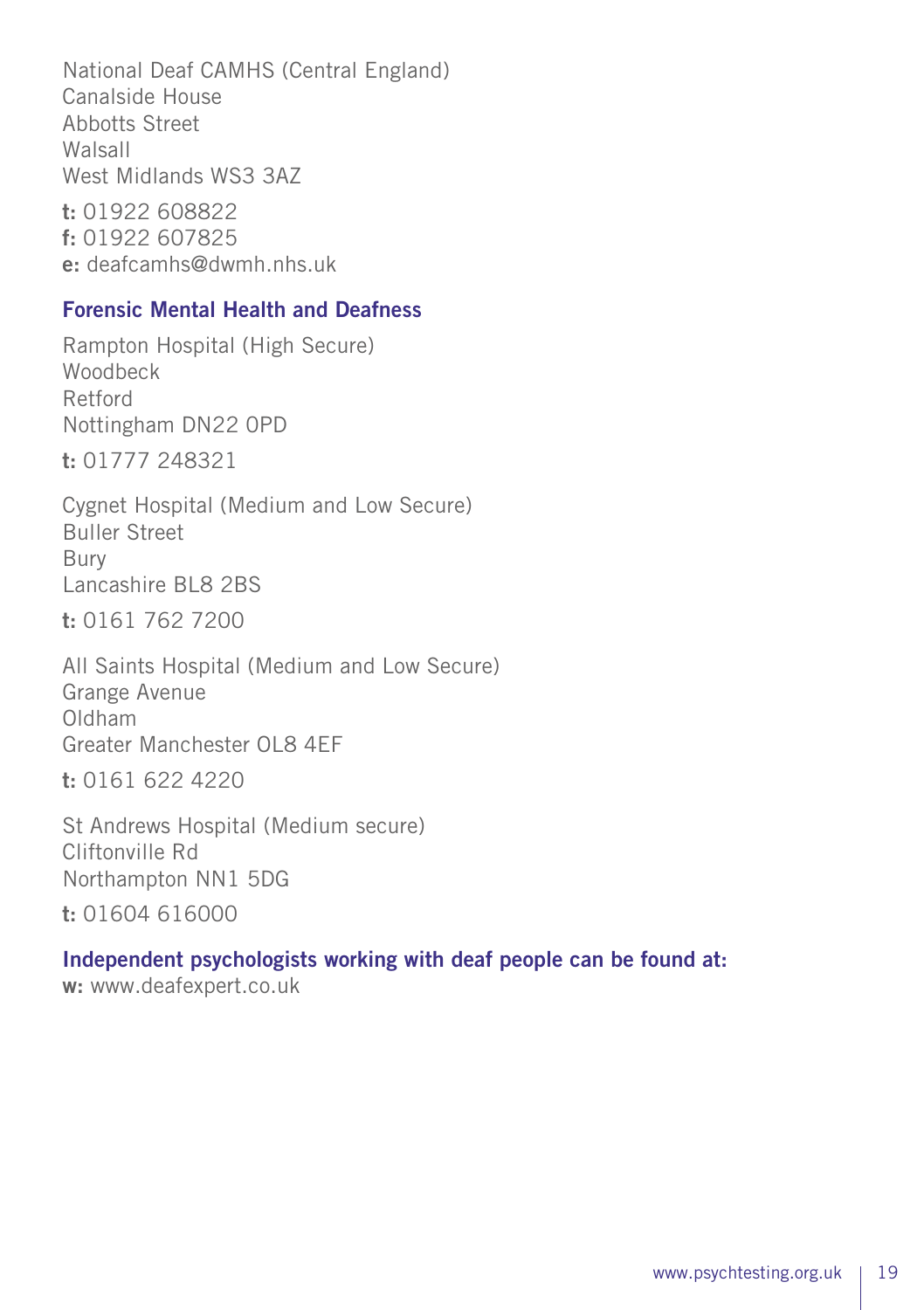## Other associations

#### British Deaf Association

Head Office 3rd Floor 356 Holloway Road London N7 6PA

t: 020 7697 4140 SMS/FaceTime: 07795 410 724 ooVoo/Skype: bda.britdeafassoc e: bda@bda.org.uk

#### Action for Deafness

22 Sussex Road Haywards Heath West Sussex RH16 4EA

t: 01444 415582 e: info@actionfordeafness.org.uk

#### **ActionDeafness**

1st Floor Peepul Centre Orchardson Avenue Leicester LE4 6DP

t: 0844 593 8440 f: 0844 5958441 Minicom: 0844 5958445 e: enquiries@actiondeafness.org.uk w: www.actiondeafness.org.uk

#### Royal Association for Deaf People

Offer Interpretation Services t: 0845 688 2525 e: info@royaldeaf.org.uk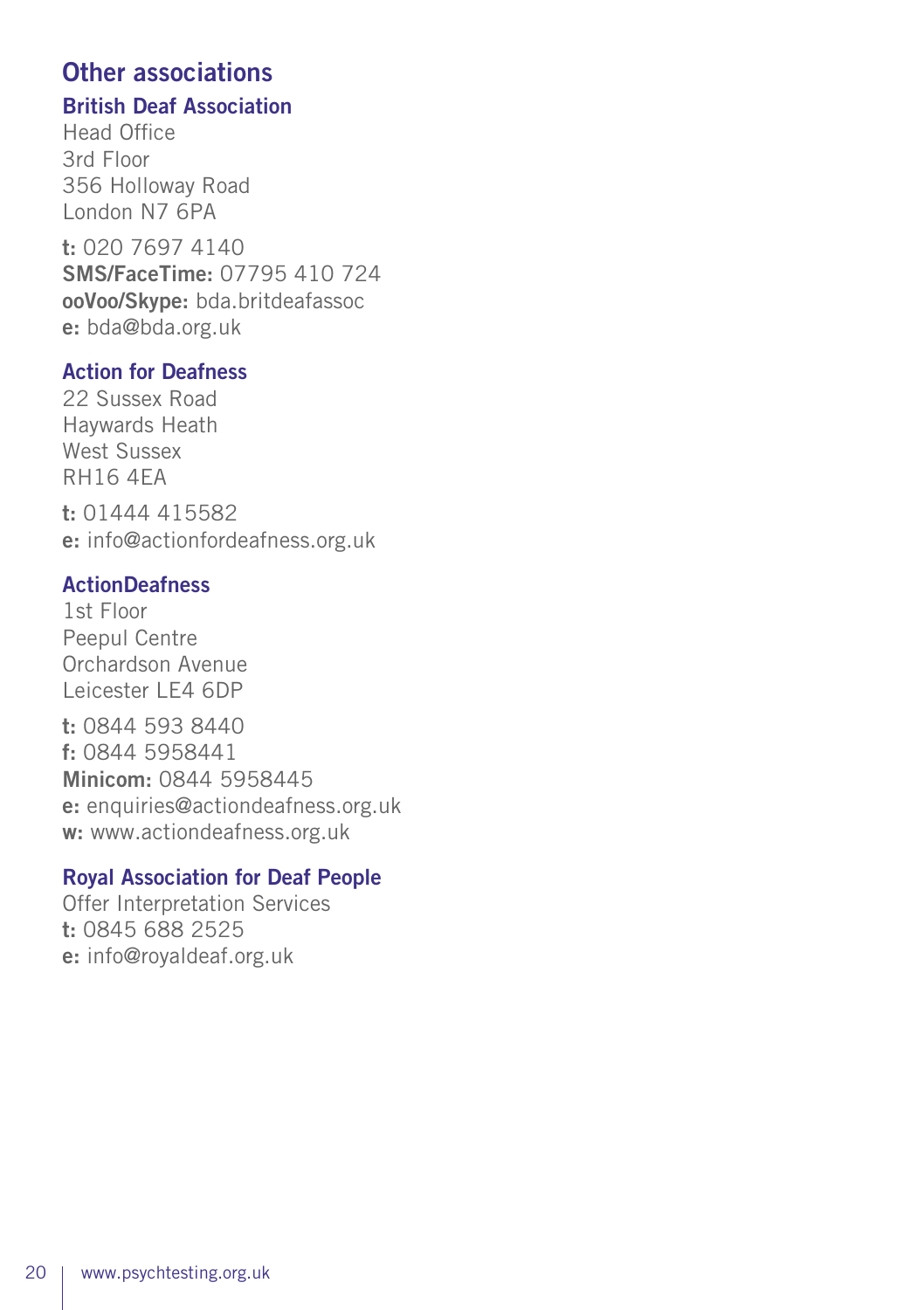## Deaf blind contacts

#### **SENSE**

101 Pentonville Road London N1 9LG

t: 0300 330 9250 or 020 7520 0999 Textphone: 0300 330 9252 f: 0300 330 9251 or 020 7520 0958 e: facilities@sense.org.uk

#### Deafblind UK Head Office

National Centre for Deafblindness John & Lucille van Geest Place Cygnet Road Hampton Peterborough PE7 8FD

t: 01733 358 100 f: 01733 358 356 e: info@deafblind.org.uk

## Equality act contacts

#### Equality and Human Rights Commission

Fleetbank House 2–6 Salisbury Square London EC4Y 8JX

t: 0207 8327800 w: www.equalityhumanrights.com

#### Equality Advisory and Support Service (EASS)

t: 0808 800082 Textphone: 0808 8000084 w: www.equalityadvisoryservice.com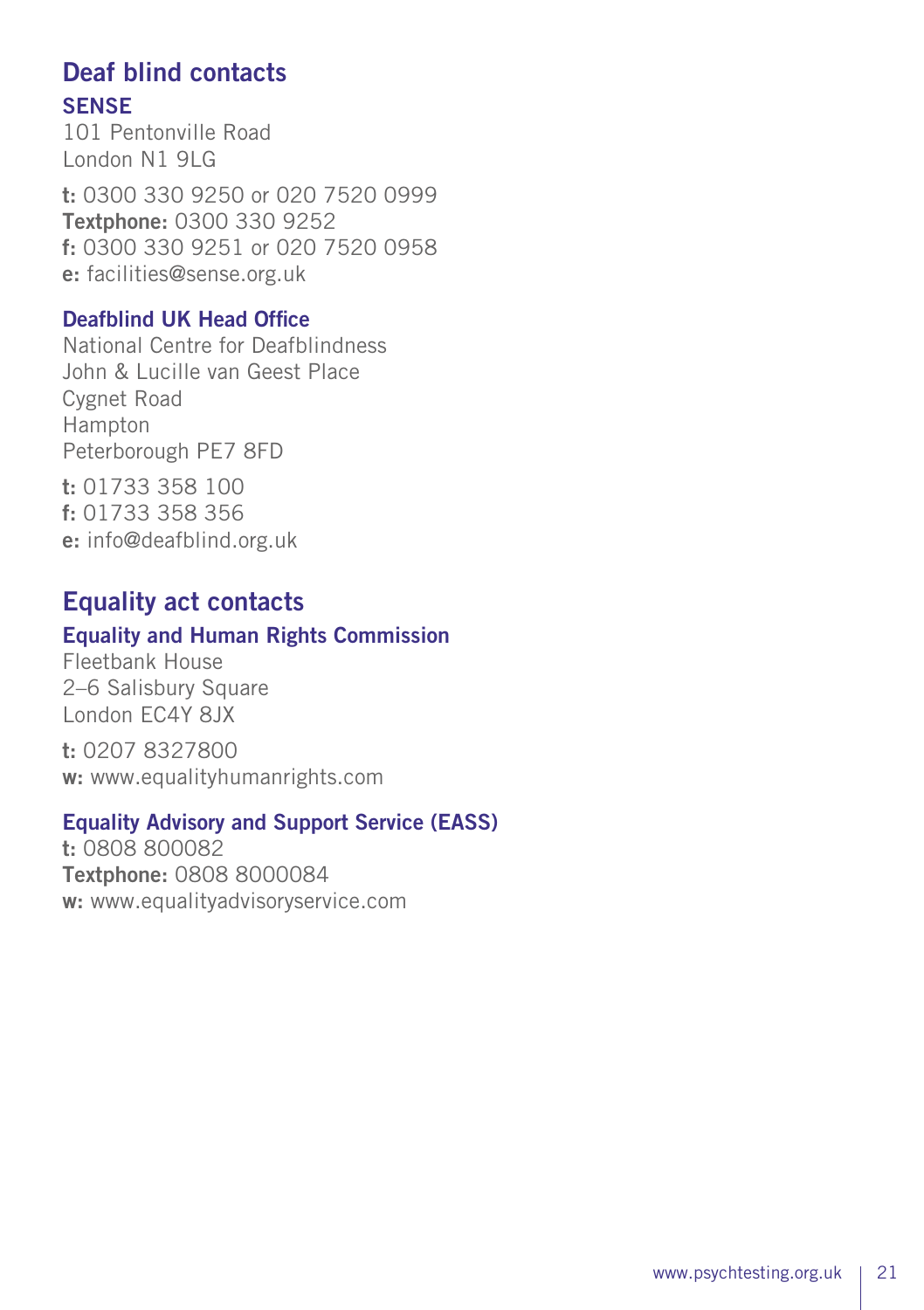## Useful professional guidance documentation / Research articles on deafness and psychometrics / Text and reference books

Braden J.P. (1994). *Deafness, deprivation and IQ*. New York: Plenum Press.

Conrad, R. (1979). *The deaf school child*. London: Harper & Row.

Leong, F.T.L., Bartram, D., Cheung, F., Geisinger, K.F. & Iliescu, D. (2016). *The ITC International Handbook of Testing and Assessment*. Oxford: Oxford University Press.

Maller, S.J. (2003). Intellectual assessment of deaf people. In M. Marschark & P.E. Spencer (Eds.) *The Oxford Handbook of Deaf Studies, Language and Education, Vol 1* (pp.451–477). New York: Oxford University Press.

Zieziula, F.R. (Ed.) (1982). *Assessment of hearing-impaired people. A guide for selecting psychological, educational, and vocational tests*. Washington DC: Gallaudet College Press.

## Articles

Austen, S. & Crocker, S. (2004). *Deafness in mind. Working psychologically with deaf people across the lifespan*. London: Whurr.

Cromwell, J. (2005, December). Deafness and the art of psychometric testing. *The Psychologist*, pp.738–740.

Geisinger K. (1994). Psychometric issues in testing students with disabilities *Applied Measurement in Education, 7*, 121–140.

Hill-Briggs, F., Dial, J.G. , Morere, D.A. & Joyce, A. (2007). Neuropsychological Assessment of persons with physical disability, visual impairment or blindness and hearing impairment or deafness. *Archives of Clinical Neuropsychology, 22,* 389–404.

McCay V. (2005). Fifty years of research on the intelligence of deaf and hard-ofhearing children: A review of literature and discussion of implications. *Journal of Deaf Studies and Deaf Education; 10*(3), 225–231.

O'Rourke, S. & Grewer, G. (2005). Assessment of deaf people in forensic mental health settings: A risky business! *The Journal of Forensic Psychiatry and Psychology, 16*(4), 671–684.